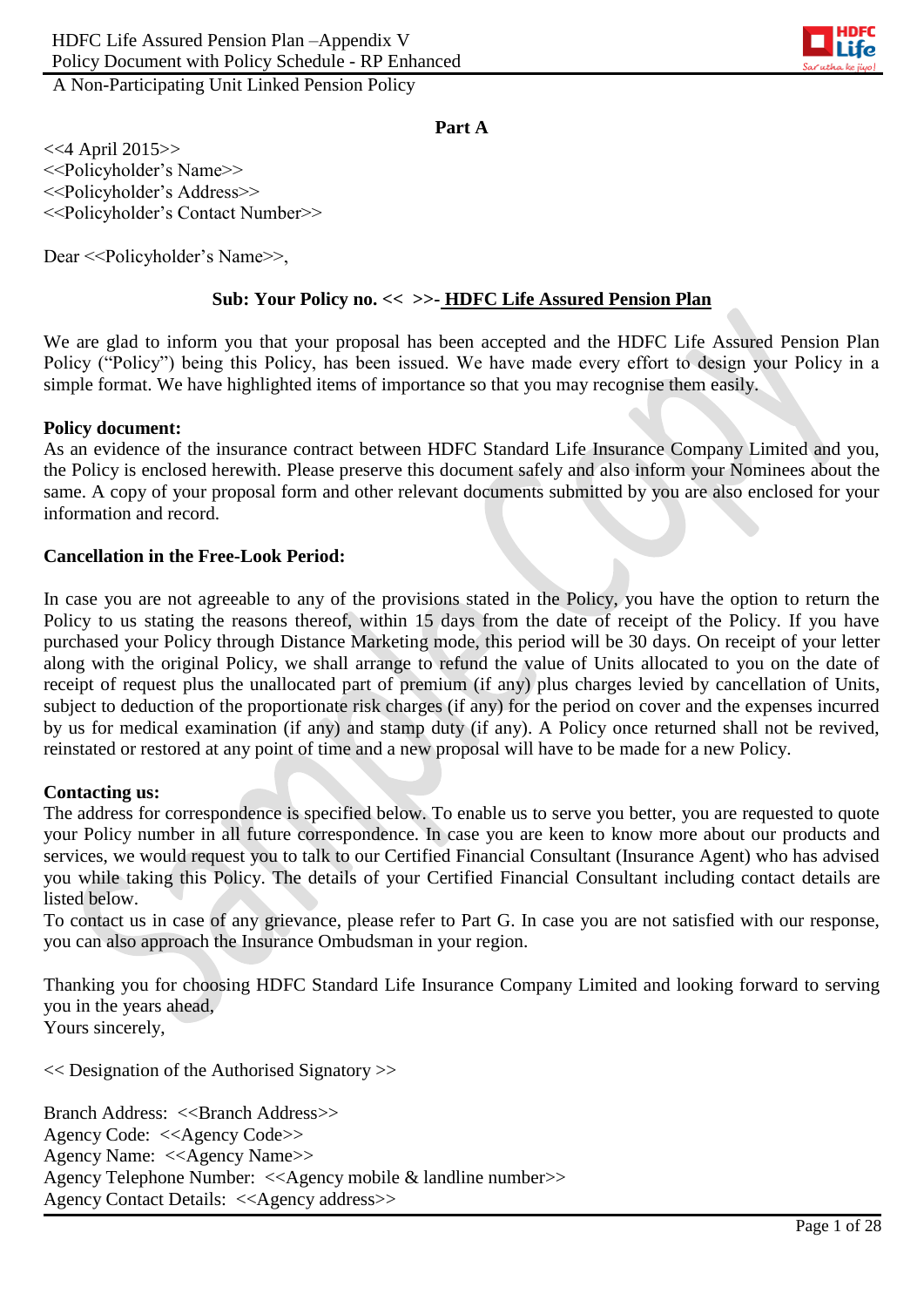

Address for Correspondence: HDFC Standard Life Insurance Company Limited, 11<sup>th</sup> Floor Lodha Excelus, Apollo Mills Compound, N.M. Joshi Marg, Mahalaxmi, Mumbai-400011.

Registered Office: HDFC Standard Life Insurance Company Limited, Lodha Excelus, 13<sup>th</sup> Floor, Apollo Mills Compound, Mahalaxmi, Mumbai- 400 011.

Helpline number: 18602679999 (Local charges apply)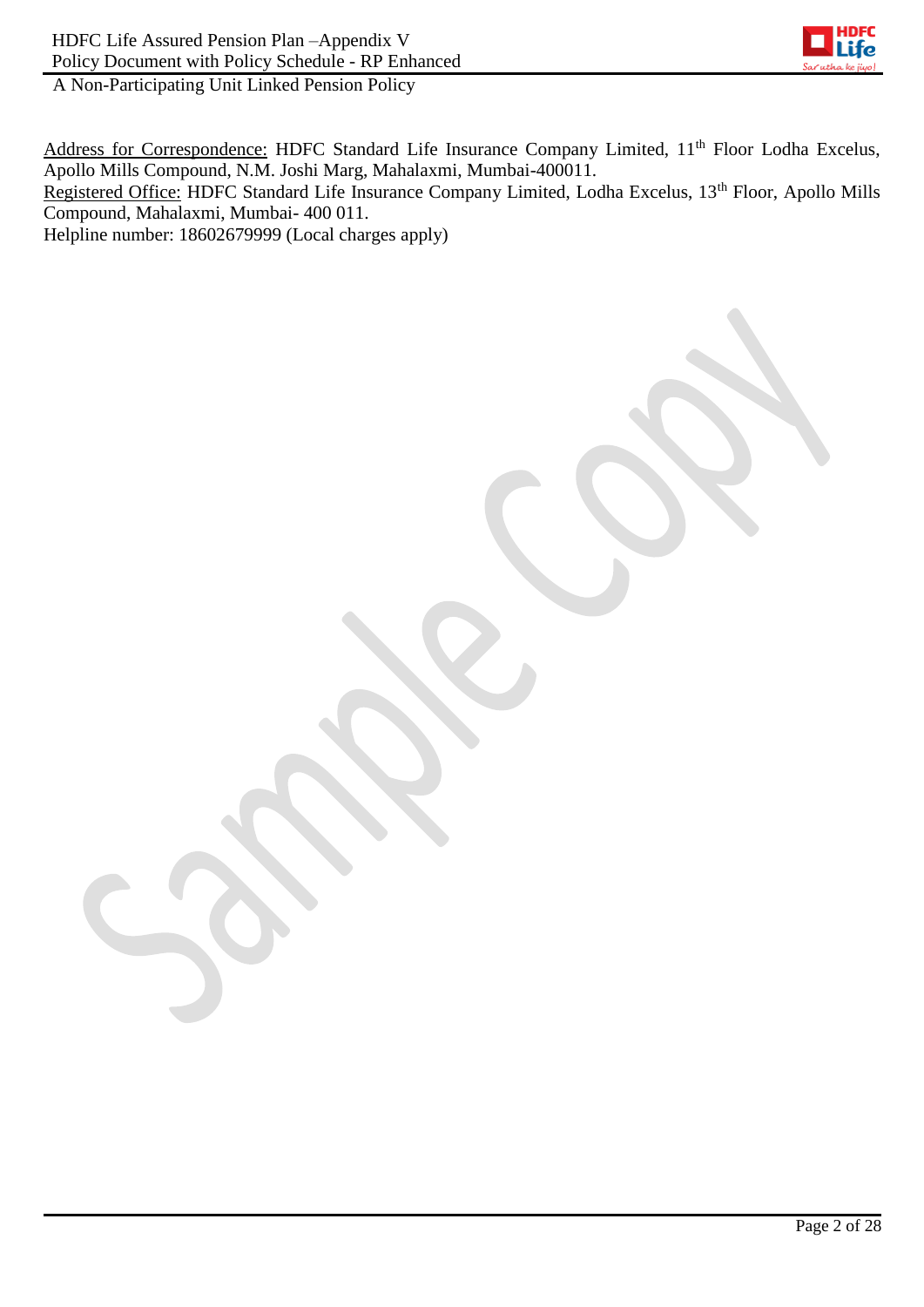

# **POLICY DOCUMENT- HDFC Life Assured Pension Plan**

#### **Unique Identification Number: <<101L109V03>>**

# **ALL UNIT LINKED POLICIES ARE DIFFERENT FROM TRADITIONAL INSURANCE POLICIES AND ARE SUBJECT TO DIFFERENT RISK FACTORS. IN THIS POLICY, THE INVESTMENT RISK IN THE INVESTMENT PORTFOLIO IS BORNE BY THE POLICYHOLDER.**

Your Policy is a << regular / limited >> Premium paying non participating Unit Linked Pension Policy. This document is the evidence of a contract between HDFC Standard Life Insurance Company Limited and the Policyholder as described in the Policy Schedule given below. This Policy is based on the Proposal made by the within named Policyholder and submitted to the Company along with the required documents, declarations, statements, any response given to the Short Medical Questionnaire (SMQ) by the Life Assured, applicable medical evidence and other information received by the Company from the Policyholder, Life Assured or on behalf of the Policyholder ("Proposal"). This Policy is effective upon receipt and realisation, by the Company, of the consideration payable as First Premium under the Policy. This Policy is written under and will be governed by the applicable laws in force in India and all Premiums and Benefits are expressed and payable in Indian Rupees.

*Please note that this is a Unit Linked Pension Policy where a significant part of the benefits can only be taken in regular instalments and not as a lump sum amount as per the applicable laws including but not limited to Income Tax Act 1961.*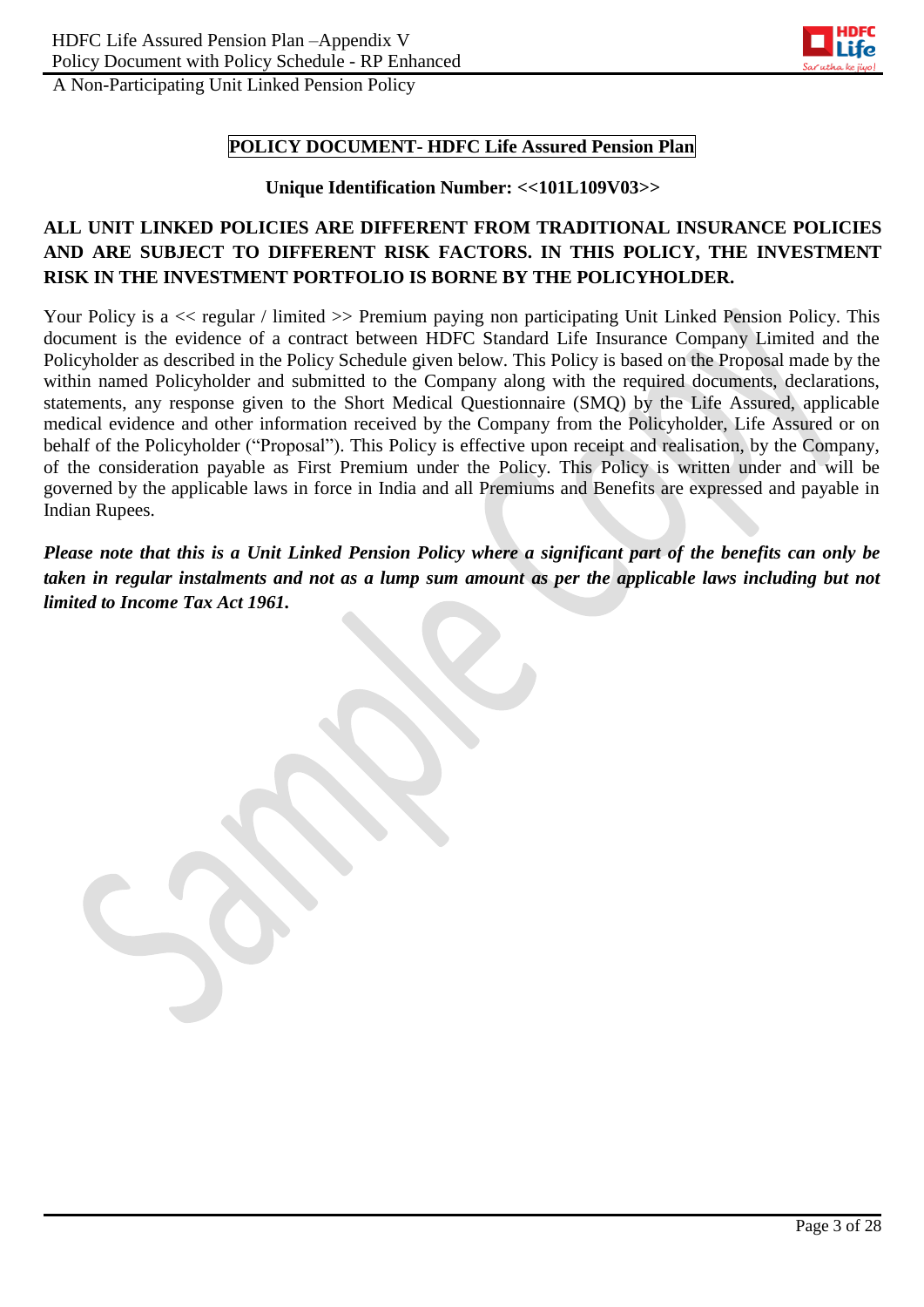

# **POLICY SCHEDULE**

Policy number: << >>

**Client ID: << >>**

#### **Policyholder Details**

| <b>Name</b>    |    |
|----------------|----|
| <b>Address</b> | >> |

## **Life Assured Details**

| <b>Name</b>             | $<<$ >>            |  |
|-------------------------|--------------------|--|
| Date of Birth           | $<<$ dd/mm/yyyy >> |  |
| Age on the Date of Risk |                    |  |
| <b>Commencement</b>     | $<<$ >> years      |  |
| <b>Age Admitted</b>     | $<<$ Yes/No>>      |  |
| <b>Policy Details</b>   |                    |  |

# **Policy Details**

| <b>Date of Commencement of Policy</b> | $<<$ Date>>                                               |  |
|---------------------------------------|-----------------------------------------------------------|--|
| <b>Date of Risk Commencement</b>      | $<<$ Risk Commencement Date $>>$                          |  |
| Date of Issue/Inception of Policy     | $<<$ Issue Date>>                                         |  |
| <b>Premium Due Date(s)</b>            | $<<$ dd /month $>>$                                       |  |
| <b>Sum Assured</b>                    | <b>NIL</b>                                                |  |
| <b>Annualised Premium</b>             | $Rs. \ll \gg$                                             |  |
| <b>Policy Term</b>                    | $<< 10$ , 15 to 35 $>>$ years                             |  |
| <b>Premium Paying Term</b>            | $<<8/10/15$ >> years                                      |  |
| <b>Frequency of Premium Payment</b>   | << Annual / Half-Yearly / Quarterly / Monthly >>          |  |
| <b>Premium per Frequency of</b>       | $Rs. \ll \gg$                                             |  |
| <b>Premium Payment</b>                |                                                           |  |
| <b>Total Premium per Frequency of</b> | $Rs. \ll \gg$                                             |  |
| <b>Premium Payment</b>                |                                                           |  |
| <b>Grace Period</b>                   | $<< 15$ (for Monthly mode) 30 (for other modes) $>>$ days |  |
| <b>Expiry Date of Lock-in Period</b>  | $<< 5$ years from RCD $>>$                                |  |
| <b>Final Premium Due Date</b>         | $<<$ dd/mm/yyyy >>                                        |  |
| <b>Vesting Date</b>                   | $<<$ dd/mm/yyyy >>                                        |  |
| Policy issued on the basis of Short   | $<< \text{Yes/N0}>>$                                      |  |
| <b>Medical Questionnaire (SMQ)</b>    |                                                           |  |

# **Riders**

| <b>Rider Name</b>        | << >>        |
|--------------------------|--------------|
| <b>Rider Term</b>        | $\iff$ vears |
| <b>Rider Sum Assured</b> | Rs. < <      |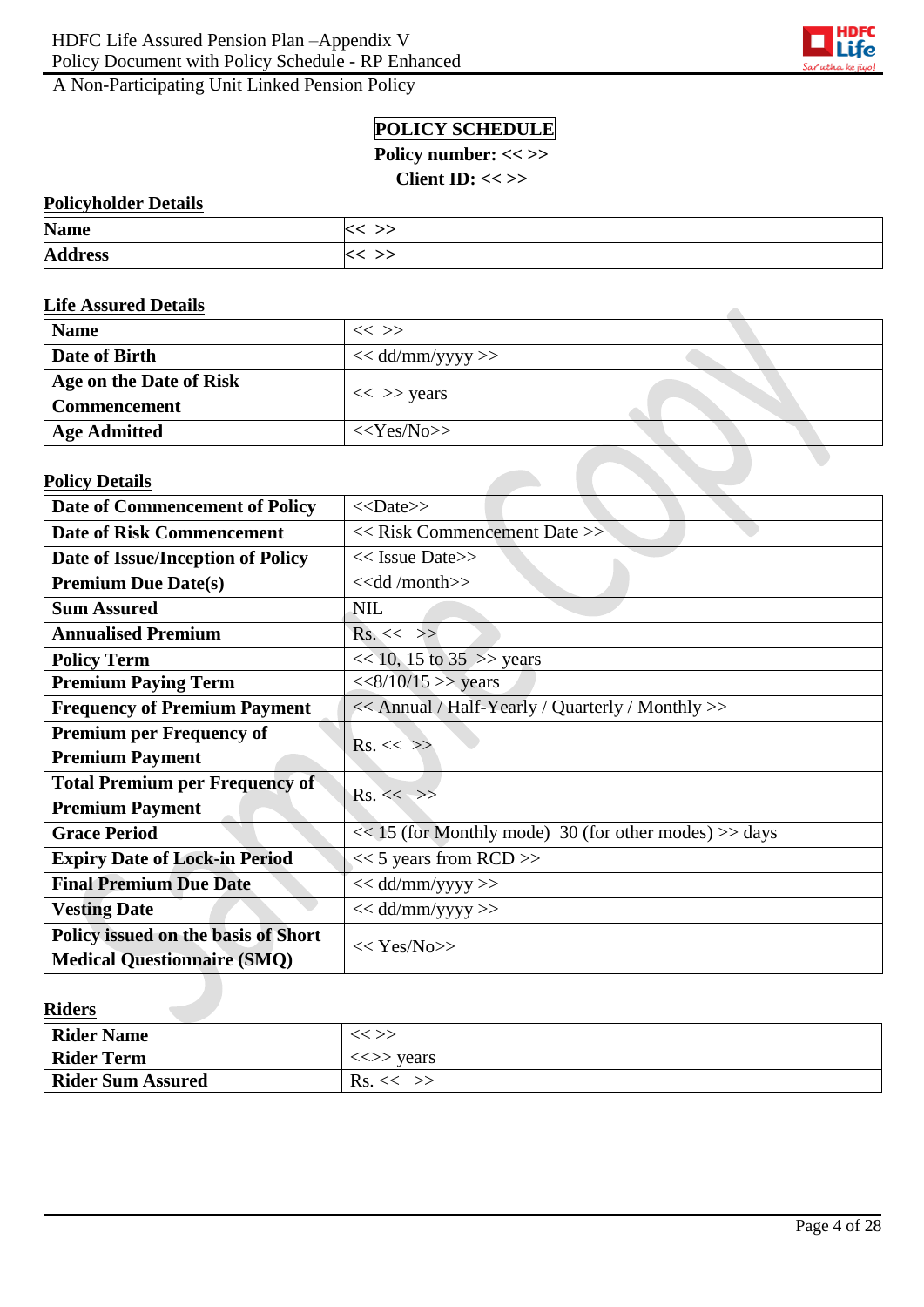

**NOMINATION SCHEDULE** 

| $<<$ Nominee-1 $>>$ | $<<$ Nominee-2 $>>$ |
|---------------------|---------------------|
| $<<$ dd/mm/yyyy >>  | $<<$ dd/mm/yyyy >>  |
| $<<$ >> %           | $<<$ >> %           |
| $<<$ >>             | $\ll$ $\gg$         |
| $<<$ >>             |                     |
| $<<$ dd/mm/yyyy >>  |                     |
| $<<$ >>             |                     |
|                     |                     |

Signed at Mumbai on <<>>

For HDFC Standard Life Insurance Company Limited

Authorised Signatory

In case you notice any mistake, you may return the Policy document to us for necessary correction.

## **SPACE FOR ENDORSEMENTS**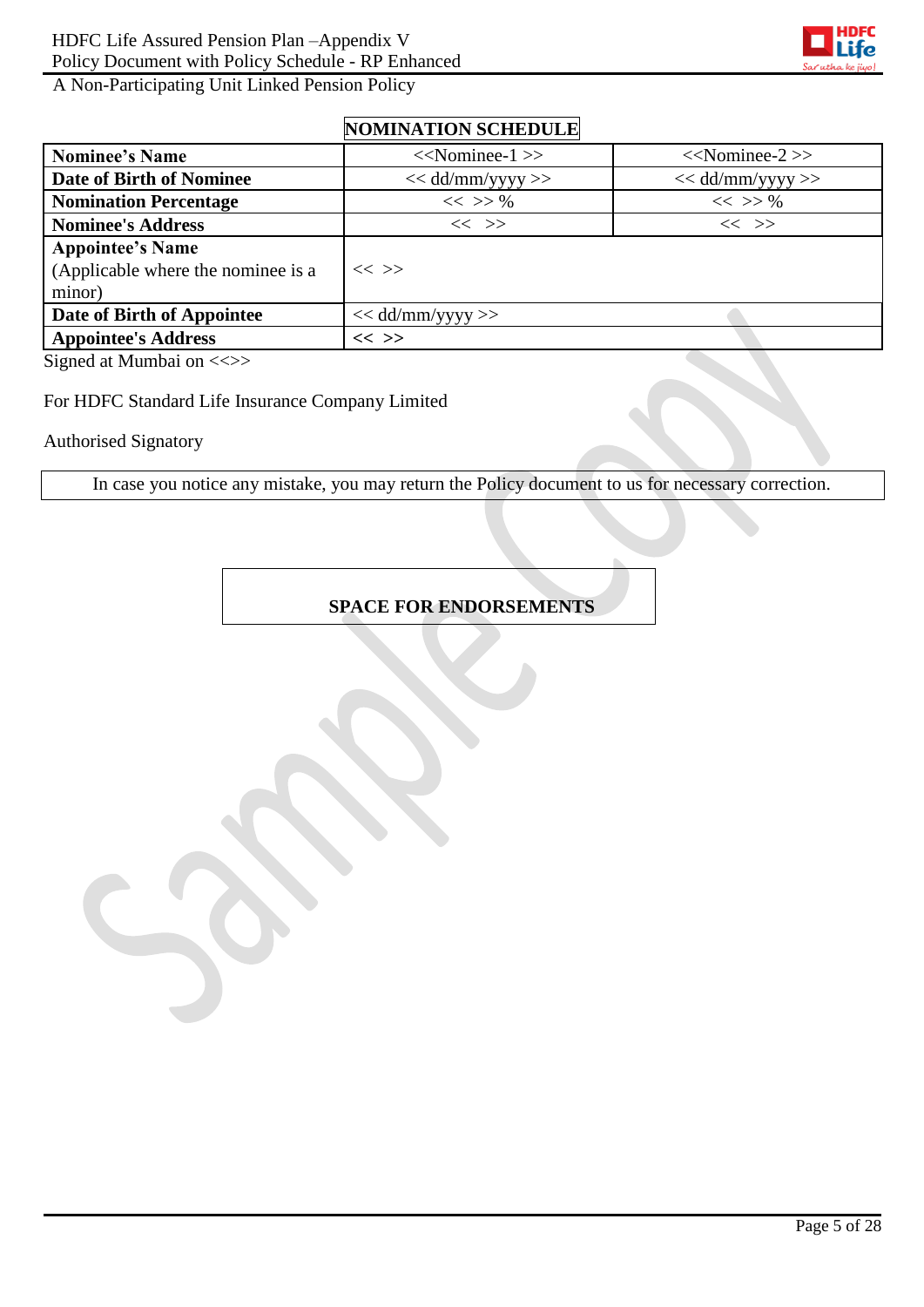

## **Part B**

In this Policy, the following definitions shall be applicable:

- 1) *Accumulation Period* means the period for which, under this policy, the Premium(s) remain invested in the Fund(s).
- 2) *Appointee –* means the person named by you and registered with us in accordance with the Nomination Schedule, who is authorised to receive the Death Benefit under this Policy on the death of the Life Assured while the Nominee is a minor.
- 3) *Assignee*  means the person to whom the rights and benefits under this Policy are transferred by virtue of assignment under Section 38 of the Insurance Act, 1938 as amended from time to time.
- 4) *Authority/ IRDAI* means Insurance Regulatory and Development Authority of India;
- 5) *Charges -* means or refers to Fund Management Charge, Investment Guarantee Charge, Miscellaneous Charge and Statutory Charge.
- 6) *Company, company, Insurer, Us, us, We, we, Our, our* – means or refers to HDFC Standard Life Insurance Company Limited.
- 7) *Cut-off time*  Is the time by which we must have accepted your instructions to invest in, or encash Units from a Fund, for us to invest in or encash Units at the associated valuation time. As per Regulations, the current Cut-off time is 3.00 p.m.
- 8) *Date of Risk Commencement -* means the date, as stated in the Policy Schedule, on which the insurance coverage under this Policy commences.
- 9) *Frequency of Premium Payment –* means the period, as stated in the Policy Schedule, between two consecutive Premium due dates for the Policy.
- 10) *Funds* means each of the Funds earmarked by the Company for unit linked business and available to this product
- 11) *Fund House:* pension fund administrator who had transferred the accumulated pension pot of the Policyholder to HDFC Life QROPS
- 12) *Fund Value, Unit Fund Value* means the value obtained by multiplying the number of Units allocated to your Policy by the corresponding price of the Units.
- 13) *Life Assured* means the person as stated in the Policy Schedule on whose life the contingent

events have to occur for the Benefits to be payable. The Life Assured may be the Policyholder.

- 14) *Nominee(s)-* means the person named by you and registered with us in accordance with the Nomination Schedule, who is authorised to receive the Death Benefit under this Policy, on the death of the Life Assured.
- 15) *Policyholder, You, you, your* means or refers to the Policyholder stated in the Policy Schedule.
- 16) *Policy Term*  means the term of the Policy as stated in the Policy Schedule.
- 17) *Premium(s)* means an amount stated in the Policy Schedule, payable by you to us for every Policy Year by the due dates, and in the manner stated in the Policy Schedule, to secure the benefits under this Policy, excluding applicable taxes, cesses or levies
- 18) *Premium Paying Term –* means the period as stated in the Policy Schedule, in years, over which Premiums are payable.
- 19) *Regulations* **–** means IRDAI (Linked Insurance Products) Regulations, 2013
- 20) *Revival of Policy* means restoration of the Policy, which was discontinued due to the non-payment of Premium, by the Company with all the benefits mentioned in the Policy document, with or without rider benefits, if any, upon the receipt of all the Premiums due and other charges/late fee, if any, as per the terms and conditions of the Policy, upon being satisfied as to the continued insurability of the insured on the basis of the information, documents and reports furnished by the Policyholder.
- 21) *Revival Period*  means the period of two consecutive years from the date of discontinuance of the Policy, during which period the Policyholder is entitled to revive the Policy, which was discontinued due to the non-payment of Premium, in accordance with the terms of Revival of a Policy.
- 22) *Surrender* means complete withdrawal/ termination of the entire Policy.
- 23) *Units* means a specific portion or a part of the underlying segregated unit linked Fund which is representative of the Policyholder's entitlement in such Funds i.e. the number of Units that are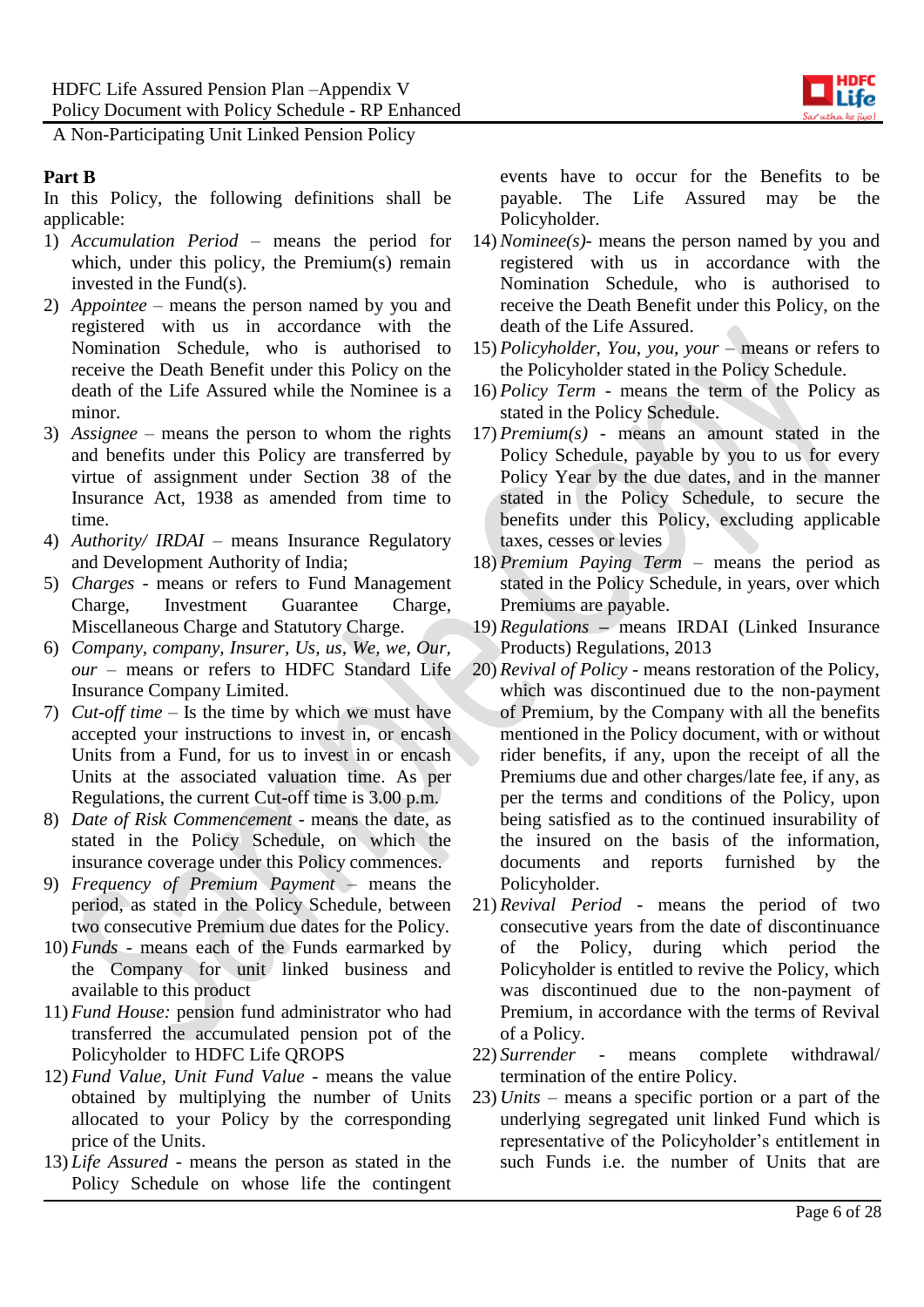

allocated basis applicable Unit Prices and amount of Premium net of Charges.

- 24) *Unit Price* means the Net Asset Value (NAV) per Unit of the investment linked Fund.
- 25) *Vesting Date –* means the date stated in the Policy Schedule, on which the Policy Term expires.

# **Part C**

## **1. Benefits**

- (1) *Vesting Benefit –* Upon survival of the Life Assured till the Vesting Date and provided all due Premiums which have fallen due have been paid or the policy is in the paid-up status, the Vesting Benefit amount payable shall be the higher of the following:
	- i. Assured Vesting Benefit (as specified below), or
	- ii. Unit Fund Value

Assured Vesting Benefit =  ${101\% + 1\%}{*}$  (Policy Term – Premium Paying Term)}\*Total Premiums paid till date

The Assured Vesting Benefit will be calculated based on the Policy Term chosen at the inception of the Policy.

- (2) On the Vesting Date the Policyholder may extend the Accumulation Period/deferment period. In case the Accumulation Period is extended, all benefits will remain unchanged.
- (3) *Death Benefit* Upon death of the Life Assured before the Vesting Date and provided all due Premiums which have fallen due have been paid or the policy is in the paid-up status, the Death Benefit amount payable shall be the higher of the following:
	- (i). Assured Death Benefit (as specified below), or (ii).Unit Fund value

Assured Death Benefit = 105% \* Total Premiums paid till date

The Death Benefit is subject to the exclusions set out in Part F Clause 1 (Exclusions).

Upon the payment of the Vesting Benefit or the Death Benefit, whichever is earlier, the Policy terminates and no further Benefits are payable.

(4) Pension Multipliers: Loyalty Additions (1% of the average Fund Value) will be added to the Fund Value every alternate year starting from the end of 11<sup>th</sup> Policy year for all policies. The average Fund Value shall be calculated based on the Fund Values at the end of the Policy month, for the immediately preceding 24 Policy months.

- (5) For details on the Annuitisation Provisions, please refer to Clause 8 in Part D.
- **2. The recipients of Benefits under this Policy shall be as specified below:**
	- (i)Death Benefit shall be payable to the registered nominee(s), if the Policyholder and the Life Assured are the same; or to the Policyholder if the Life Assured is other than the Policyholder.
	- (ii) All other Benefits shall be payable to the Policyholder provided the Policyholder is alive.
	- (iii)In case of any unique situation or doubt the Company's decision will be final and binding.

## **3. Payment and cessation of Premiums**

- (1) The first Premium must be paid along with the submission of your completed application. Subsequent Premiums are due in full on the due dates as per the Frequency of Premium Payment set out in your Policy Schedule.
- (2) Premiums under the Policy can be paid on yearly, half-yearly, quarterly or monthly basis as per the chosen Frequency of Premium Payment and as set out in the Policy Schedule or as amended subsequently.
- (3) Collection of advance Premium under this Policy shall not be allowed except in the following cases:
	- a. If you have chosen monthly Frequency of Premium Payment, we shall collect first 3 months Premium in advance on the Date of Commencement of Policy, as a prerequisite to allow monthly mode of Premium payment.
	- b. The Premium due is accepted 30 days before the Premium Due Date. However, the commission shall only be paid on Premium Due Date.
- (4) Any Premiums paid before the Premium Due Date will be deemed to have been received on the Due Date for that Premium. No Units will be allocated before reaching the respective due dates, for the Premiums which are paid before the due date.
- (5) A Grace Period of not more than 30 days, where the mode of payment of Premium is other than monthly, and not more than 15 days in case of monthly mode, is allowed for the payment of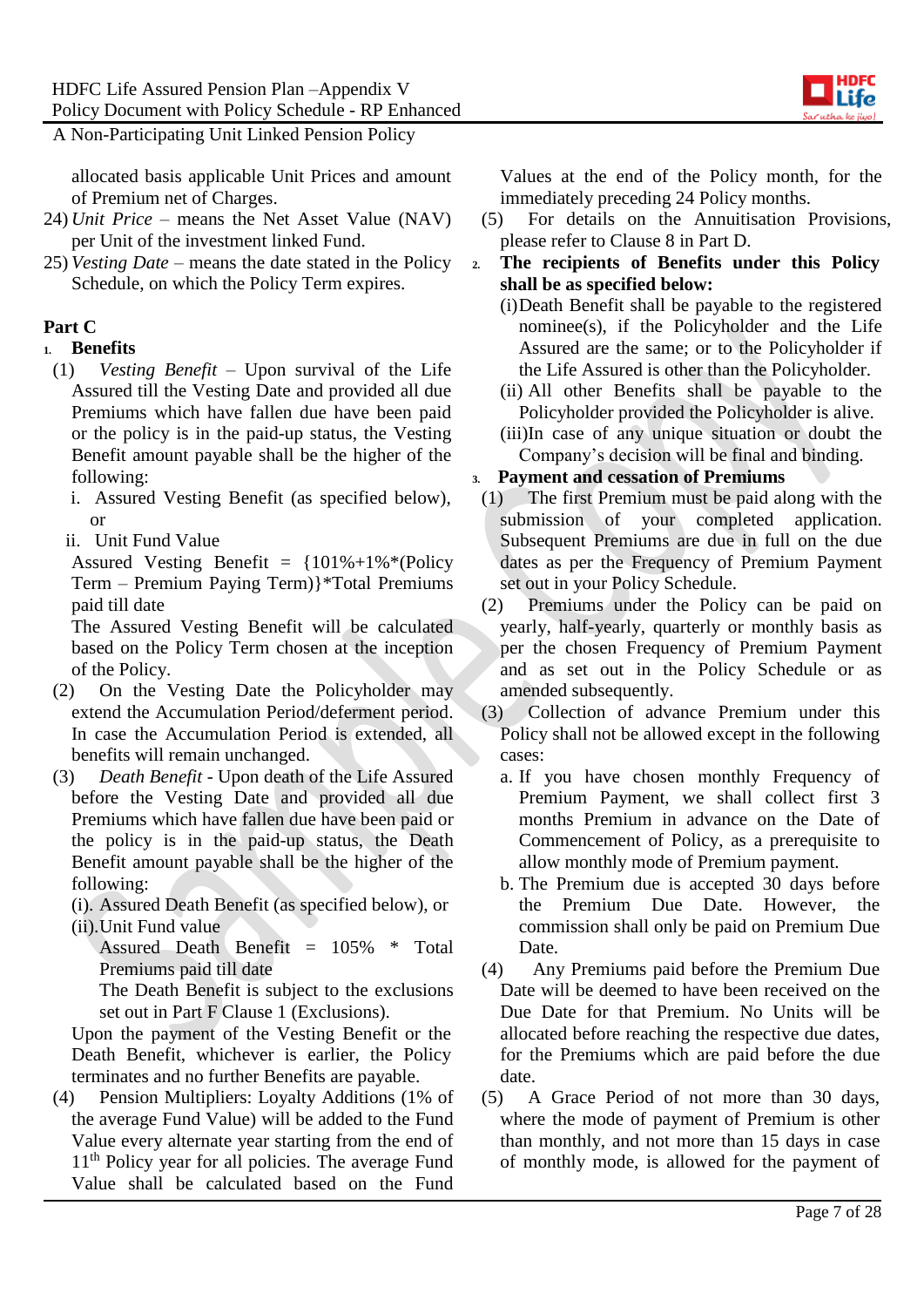

each renewal Premium after the first Premium. We will not accept part payment of the Premium.

- (6) A Premium will be deemed to remain unpaid if the Premium amount has not been realised by us. If any Premium remains unpaid after the expiry of Grace Period we will send you a Revival Letter. If we do not receive the Premiums due within the date specified in the revival letter, all risk covers will cease and your Policy will be discontinued as described under Part D Clause 1 (Policy Discontinuance and Revival).
- (7) Premiums are payable by you without any obligation on us to issue a reminder notice to you.
- (8) Where the Premiums have been remitted otherwise than in cash, the application of the Premiums received is conditional upon the realisation of the proceeds of the instrument of payment, including electronic mode.

**4. Non-negative Claw-back Additions** This will be as per relevant IRDAI guidelines issued from time to time. Currently, the applicable guideline is Section 37 (d) of the Regulations

which states the following: In the process to comply with the reduction in yield, the Company may arrive at specific nonnegative claw-back additions, if any, to be added to the Unit Fund Value, as applicable, at various

# **Part D**

durations of time.

## **1. Policy Discontinuance and Revival** *Discontinuance before the completion of five Policy years*

- (1) If the Premiums due on your Policy are not paid before the expiry of the Grace Period, a notice will be issued to you within 15 days from the expiry of the Grace Period containing the following options:
	- i. to revive the Policy within a period of 2 years from the date of discontinuance, or
- ii. to completely withdraw from the Policy without any risk cover.

The option chosen by you should be communicated to us within 30 days of receipt of such notice. During this period the Policy is deemed to be in-force with risk cover as per terms and conditions of the Policy and all Charges as specified in the Part E will continue to be deducted on the Policy during this period.

If you do not exercise the aforesaid option within the 30 days notice period, the treatment shall be as per "Withdrawal" option mentioned below."

(2) The treatment under the two above mentioned options is specified below:

| Option     | Treatment                             |
|------------|---------------------------------------|
| Revival    | • The revival shall be subject to the |
|            | terms and conditions that we may      |
|            | specify from time to time including   |
|            | payment of all due and unpaid         |
|            | Premiums and underwriting             |
|            | approval.                             |
|            | At the time of revival:               |
|            | a) We shall collect all due and       |
|            | unpaid Premiums without               |
|            | charging any interest or fee.         |
|            | b) We shall levy Policy               |
|            | Administration Charge and             |
|            | Premium Allocation Charge as          |
|            | applicable during the                 |
|            | discontinuance period.                |
|            | c) We shall add back to the Fund,     |
|            | the discontinuance charges            |
|            | deducted at the time of               |
|            | discontinuance of Policy              |
|            | d) Risk cover will be restored and    |
|            | Your Policy's 'Discontinued           |
|            | Policy Fund' value shall be           |
|            | reallocated to the investment         |
|            | Funds in the proportion as            |
|            | applicable on the date of             |
|            | revival based on prevailing           |
|            | Unit Prices.                          |
| Withdrawal | The risk cover will cease             |
|            | immediately and your Policy           |
|            | will be discontinued.                 |
|            | The Unit Fund Value as on the         |
|            | Date of Discontinuance less the       |
|            | Discontinuance Charge as              |
|            | specified in the Part E will be       |
|            | moved to 'Discontinued Policy         |
|            | Fund'.                                |
|            | The proceeds from the                 |
|            | 'Discontinued Policy Fund' for        |
|            | your Policy will be payable as        |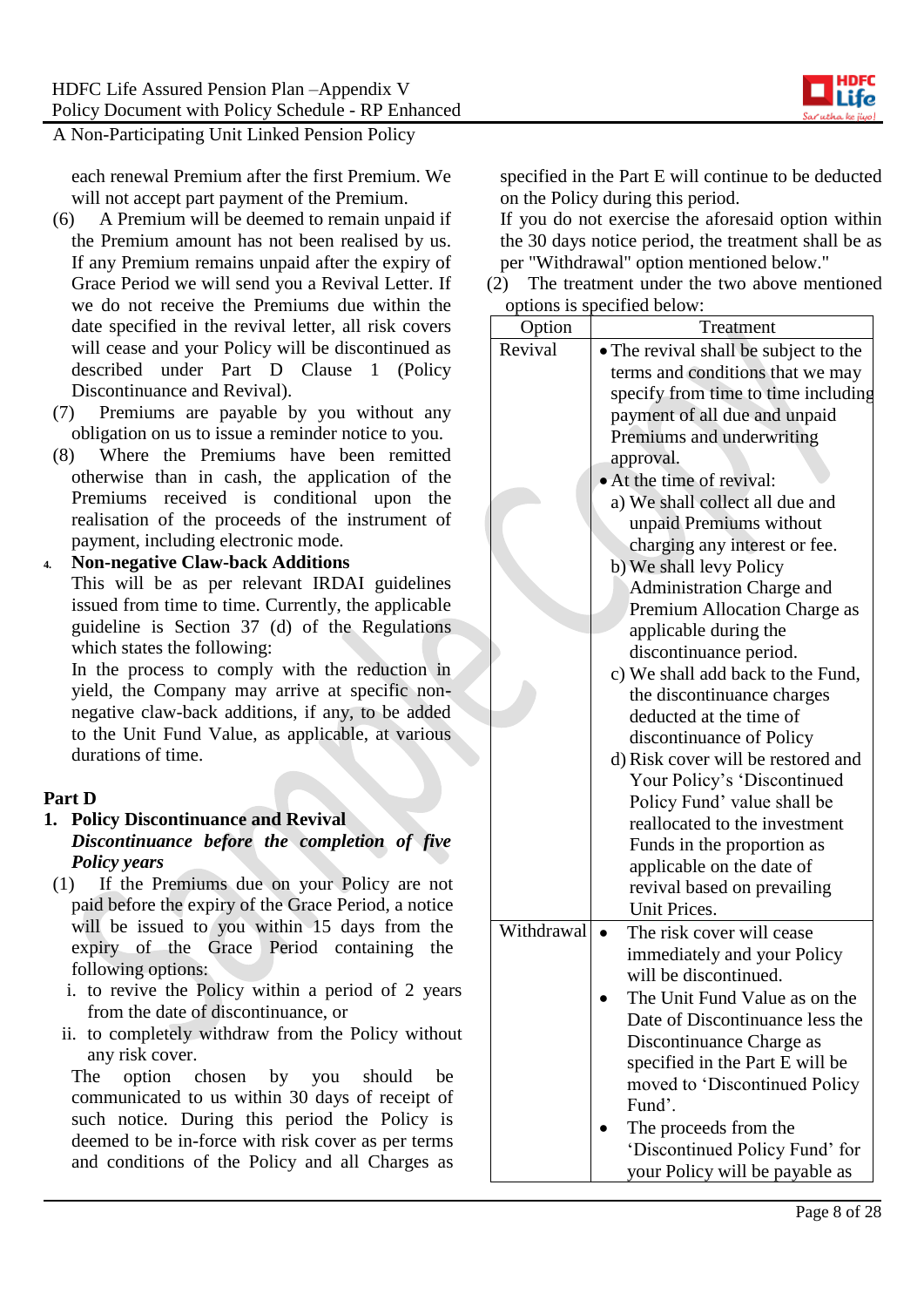

| Option | Treatment                        |
|--------|----------------------------------|
|        | per 'On Discontinuance' section  |
|        | of Clause 8 of Part D            |
|        | on the completion of the Lock-in |
|        | Period.                          |

- (3) The Funds in 'Discontinued Policy Fund' will earn a minimum guaranteed interest rate of 4% per annum. The excess income earned in the discontinued fund over the minimum guaranteed interest rate shall also be apportioned to the Discontinued Policy Fund in arriving at the proceeds of the discontinued Policies and shall not be made available to the shareholders. A Fund Management Charge of 0.50% p.a., charged daily, will be levied on the Discontinued Policy Fund.
- (4) In the instances where the revival period is not completed at the end of the Lock-in Period, the notice issued to you within 15 days from the expiry of the Grace Period will contain the options as specified in Clause (1) above as well as an additional option of receiving the proceeds at the end of the Lock-in Period or revival period, whichever is later. However, if the Policyholder does not exercise any option, the default option is withdrawal and payment of proceeds at the end of lock-in period.
- (5) The treatment for Clause (4) above is specified below:
	- a. If you choose to revive the Policy, the treatment for revival is as specified in Clause (2). The Fund Value shall continue to remain in the 'Discontinued Policy Fund' until the Policy is revived or until the end of the revival period, whichever is earlier. If the Policy is not revived within two years of the revival period, the proceeds of the Discontinued Policy Fund shall be paid out at the end of the revival period.
	- b. If you choose to completely withdraw from the Policy without any risk cover, the treatment shall be as specified in Clause (2).
	- c. If you choose to receive the proceeds at the end of the Lock-in Period or revival period whichever is later, the treatment shall be as per (a) above.
- (6) Upon payment of the proceeds from Discontinued Policy Fund, your Policy shall

terminate and no further Benefits shall be payable under your Policy.

## *Discontinuance on or after the completion of five Policy years*

*The following provisions are applicable only for policies where the premium paying term is more than 5 years.*

- (1) If the Premiums due on your Policy are not paid before the expiry of the Grace Period, a notice will be issued to you within 15 days from the expiry of the Grace Period containing the following options:
	- to revive the Policy within a period of 2 years from the date of discontinuance of Premiums, or
	- to completely withdraw from the Policy without any risk cover, or
	- to convert the Policy into a paid-up Policy.
- (2) The option chosen by you should be communicated to us within 30 days of receipt of such notice. During this notice period as well as the revival period the Policy is deemed to be in-force with risk cover as per terms and conditions of the Policy and all Charges as specified in the Part E will continue to be deducted on the Policy during this period.
- (3) If you do not exercise the aforesaid option within the 30 days notice period, the Policy shall be deemed to be withdrawn and the proceeds shall be paid out to the Policyholder. If the Policyholder opts to revive the Policy, but does not revive before the completion of the revival period, the Policy shall get surrendered automatically upon the completion of the revival period and the surrender benefit as specified in Clause 2 (Surrender) shall become payable.
- (4) The treatment under the above mentioned options mentioned is specified below:
- a. If you choose to revive the Policy, the revival shall be subject to the terms and conditions that we may specify from time to time including payment of all due and unpaid Premiums and underwriting approval.
- b. If you choose to completely withdraw from the Policy without any risk cover, the Policy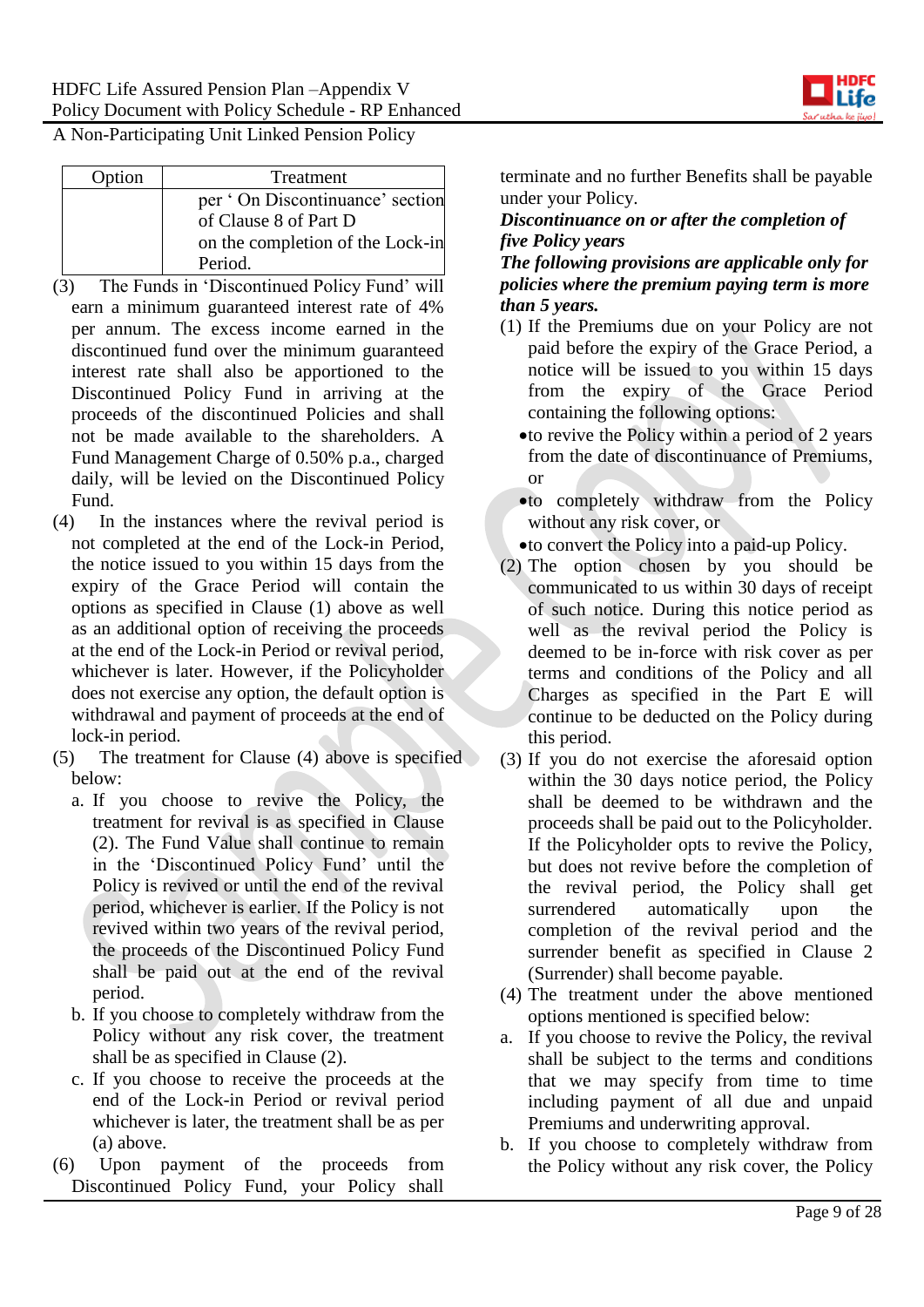

shall be surrendered and surrender benefit as per Clause 2 (Surrender) shall be payable.

c. If you choose to convert the Policy into a paid-up Policy, your policy will continue as per the policy terms and conditions and Charges as specified in Part E Clause 1 (Charges).

After the payment of the discontinuance benefit, the Policy shall terminate and no further benefits shall be payable under the Policy.

## **2. Surrender**

- (1) Policy may be surrendered at any time. Subject to Clause 8(3) the amount payable will be the Unit Fund Value on surrender less the Discontinuance Charge as specified in the Part E. If the Policy is surrendered before the completion of five Policy years, the amount will be moved to the Discontinued Policy Fund which will earn a minimum guaranteed interest rate as specified by the IRDAI. The current minimum guaranteed rate of interest specified by the IRDAI is 4% p.a. A Fund Management Charge at the rate of 0.50% p.a., charged daily, will be levied on the 'Discontinued Policy Fund'. The Fund Value corresponding to the Discontinued Policy Fund will be paid out on completion of the five year Lock-in Period.
- (2) If the Policy is surrendered on or after the completion of the five Policy years, the Fund Value will be payable immediately.
- (3) In case of death of the Life Assured before the Surrender Benefit has been paid, we will pay the amount in the Discontinued Policy Fund to the claimants immediately on receipt of all relevant documents in support of the claim.
- (4) Once any surrender payment has been made, the Policy shall terminate and no further benefits are payable.
- **3. Fund Switches**: Not applicable
- **4. Partial Withdrawals:** Not applicable
- **5. Single Premium Top-Up:** Not applicable
- **6. Settlement Option:** Not applicable
- **7. Premium Redirection:** Not applicable

# **8. Annuitisation Provisions:**

Where an annuity has to be purchased from the policy proceeds, this can be done by purchasing any annuity product offered by the Company at the time of the annuitisation of the proceeds.

The annuitisation provisions are set out below:

- (1) On Death The following options shall be available:
	- i. To utilise the Death Benefit, fully or partly, for purchasing an immediate annuity product from us at the then prevailing annuity rate offered; or
	- ii. To withdraw the entire Death Benefit.
- (2) On Vesting The following options shall be available:
	- i. To commute to the extent allowed under the Income Tax laws and to utilise the residual amount to purchase an immediate annuity product from us at the then prevailing annuity rate offered;
	- ii. To utilise the Vesting Benefit to purchase a single Premium deferred pension product from us; or
	- iii. To extend the accumulation period/deferment period within the same Policy with the same terms and conditions as the original policy provided the Policyholder/Life Assured is below an age of 55 years (as on the Vesting Date).
- (3) On Discontinuance The following options shall be available:
	- i. To commute to the extent allowed under the Income Tax laws and to utilise the residual amount to purchase an immediate annuity from us at the then prevailing annuity rate offered; or
	- ii. To utilise the discontinuance benefit to purchase a single Premium deferred pension product from us.
- (4) On Surrender The following options shall be available:
	- i. To commute to the extent allowed under the Income Tax laws and to utilise the residual amount to purchase an immediate annuity product from us at the then prevailing annuity rate offered; or
	- ii. To utilise the Surrender Benefit to purchase a single Premium deferred pension product from us.
- (5) **Access to benefits/payout if this product is purchased as QROPS (Qualifying Recognized Overseas Pension Scheme), through transfer of UK tax relieved assets**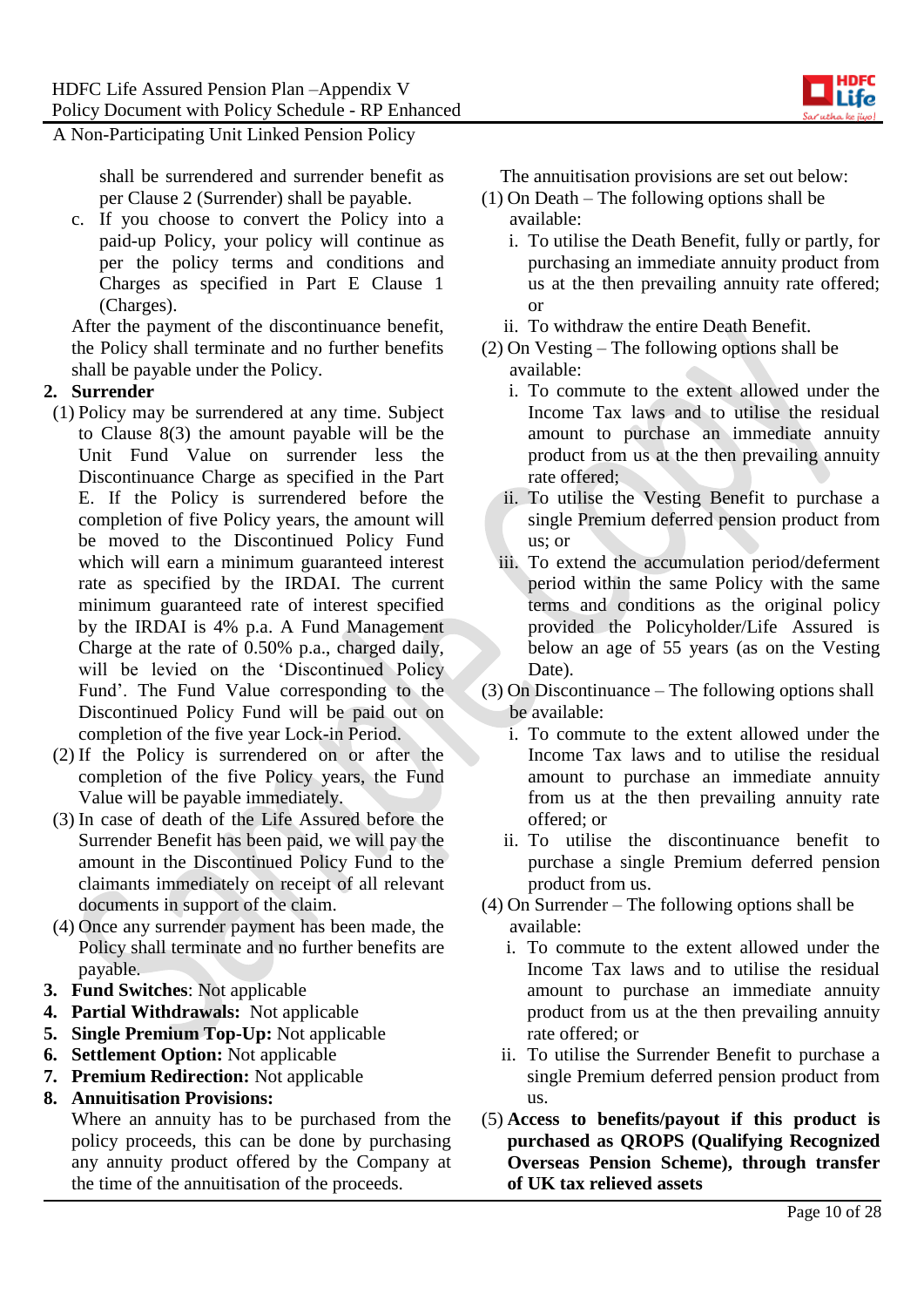

Notwithstanding anything stated under this document, the following terms & conditions shall apply to QROPS policyholders:

i. Benefits on Vesting

If this product is purchased as QROPS through transfer of UK tax relieved assets, access to benefits from policy proceeds both in the form of tax free commutation and Annuitisation, would be restricted till the Policyholder attains 55 years of age or vesting age, whichever is later

ii. Benefits on Surrender/Discontinuance

If this product is purchased as QROPS through transfer of UK tax relieved assets, access to benefits from policy proceeds both in the form of tax free commutation and Annuitisation, would be restricted till the Policyholder attains 55 years of age or the end of the lock-in period whichever is later

iii. Cancellation in the Free-Look Period If this product is purchased as QROPS through transfer of UK tax relieved assets, the proceeds from cancellation in free look period shall only be transferred back to the Fund House from where the money was received

iv. Overseas Transfer Charge

In the event of applicable tax charge arising as a result of an overseas transfer (Her Majesty Revenue & Customs (HMRC) - policy paper – The overseas transfer charge – guidance, published  $8<sup>th</sup>$  March 2017) for which the Scheme Manager i.e. HDFC Standard Life Insurance Company is liable, we shall deduct an amount only to the extent of the applicable tax charge from the Policy Fund Value and remit the same to HMRC.

## **9. Loans**

There is no facility of loan available from us under this Policy.

#### **10. Alterations**

No alterations are permissible under the Policy except change in Frequency of Premium Payment. Alteration in the Frequency of Premium Payment may lead to a change in the Premium.

## **11. Free Look Cancellation**

In case you are not agreeable to any of the provisions stated in the Policy, you have the option to return the Policy to us stating the reasons

thereof, within 15 days from the date of receipt of the Policy. If you have purchased your Policy through Distance Marketing mode, this period will be 30 days. On receipt of your letter along with the original Policy document, we shall arrange to refund you the value of Units allocated to you on date of receipt of request plus the unallocated part of premium (if any) plus charges levied by cancellation of Units, subject to deduction of the proportionate risk charges (if any) for the period on cover and the expenses incurred by us for medical examination (if any) and stamp duty (if any).

## **12. Change of address and contact details**

In case of change of address, the Policyholder is required to provide timely intimation to the Company supported by the required address proofs to enable the Company to carry out the change of address in its systems. The onus of intimation of change of address lies with the Policyholder. An updated contact detail of the Policyholder will ensure that correspondences from the Company are correctly addressed to the Policyholder at the latest updated address.

# **Part E**

## **1. Charges:**

We reserve the right to review our charging structure (except Premium Allocation and Mortality Charge) at any time, subject to prior approval by IRDAI.

(1) Premium Allocation Charge:

Premium Allocation Charge varies with Frequency of Premium Payment as specified in the table below and will be levied during the Premium Paying Term.

| Premium<br><b>Allocation</b><br><b>Charge</b><br>(as 9/6 of<br>Premium) | Annual<br><b>Mode</b> | <b>Non-Annual</b><br><b>Modes</b> |
|-------------------------------------------------------------------------|-----------------------|-----------------------------------|
| Year $1 - 5$                                                            | 4%                    | 3.5%                              |
| Year 6 onwards                                                          |                       | 3.5%                              |

These charges are guaranteed for the entire Policy Term. The allocation rate shall be 100% less the allocation charge.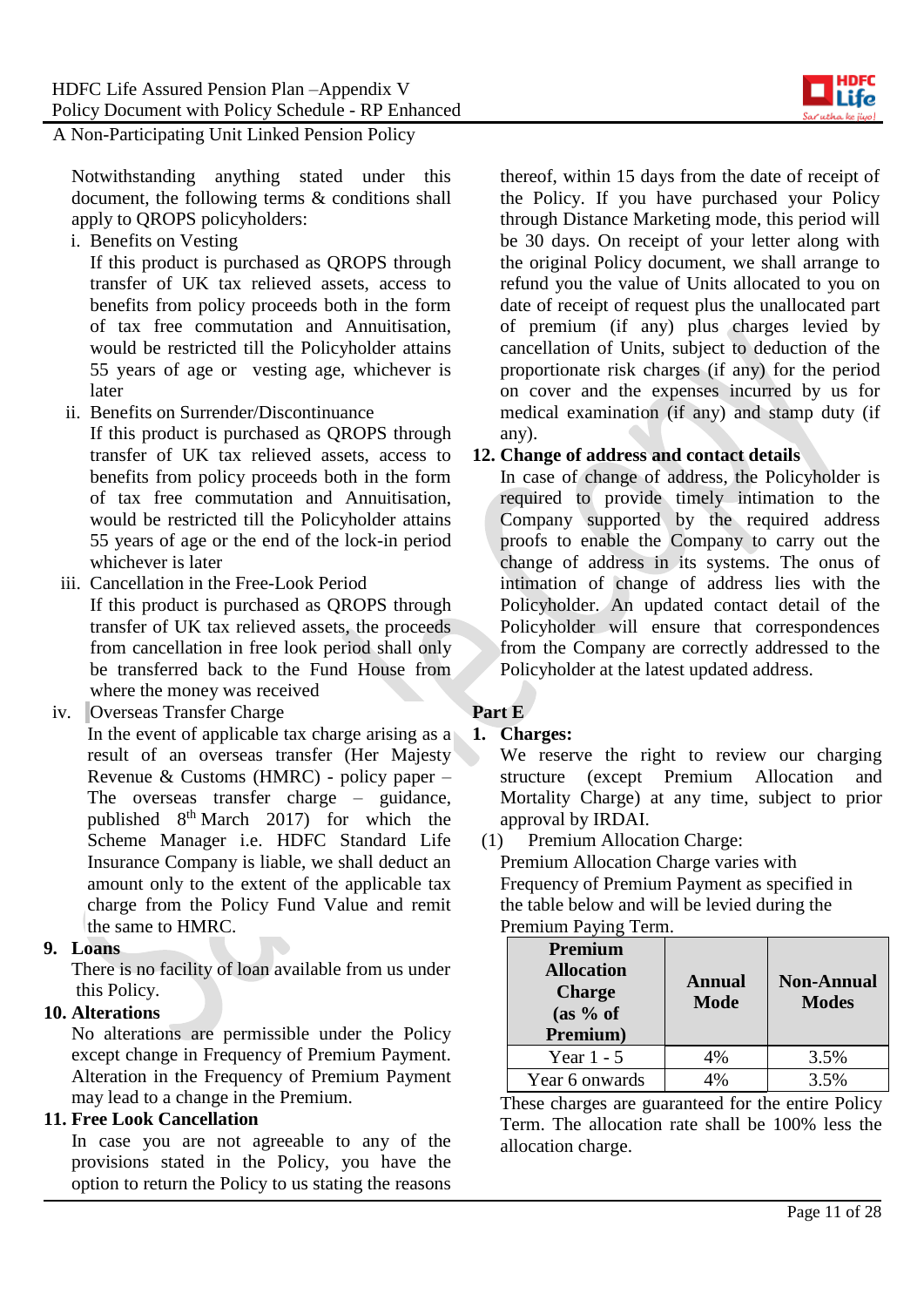

(2) Fund Management Charge:

The Fund Management Charge is 1.35 % p.a. which will be charged daily and is incorporated into the Unit Prices for each Fund. This charge can be increased to the maximum cap as allowed by IRDAI, subject to prior approval from IRDAI. Currently, this maximum cap on this charge is 1.35%.

The Fund Management Charge for Discontinued Policy Fund shall be 0.50% p.a.

(3) Policy Administration Charge:

The Policy Administration Charge as specified below shall be deducted monthly, by cancellation of Units.

- For first five years: 0.18% per month of Annualised Premium
- After five years: 0.50% per month of Annualised Premium

This charge may be increased to a maximum of Rs 500 per month, subject to prior approval from IRDAI.

(4) Mortality Charges**:**

#### Nil

These charges are guaranteed for the entire policy term.

(5) Discontinuance Charges:

| <b>Where the</b>         | <b>Discontinuance</b> | <b>Discontinuance</b> |  |
|--------------------------|-----------------------|-----------------------|--|
| policy is                | charges for           | charges for           |  |
| discontinued             | policies having       | policies having       |  |
| during the               | annualised            | annualised            |  |
| policy year              | premium up to         | premium above         |  |
|                          | and including         | Rs.25,000/-           |  |
|                          | Rs.25,000/-           |                       |  |
| 1                        | Lower of $20\%$ *     | Lower of 6% * (AP     |  |
|                          | (AP or FV) subject    | or FV) subject to     |  |
|                          | to a maximum of       | maximum of Rs.        |  |
|                          | $Rs. 3,000/-$         | $6,000/$ -            |  |
| $\overline{\mathcal{L}}$ | Lower of $15\%$ *     | Lower of $4\% * (AP)$ |  |
|                          | (AP or FV) subject    | or FV) subject to     |  |
|                          | to maximum of         | maximum of Rs.        |  |
|                          | $Rs. 2,000/-$         | $5,000/-$             |  |
| 3                        | Lower of $10\%$ *     | Lower of $3\% * (AP)$ |  |
|                          | (AP or FV) subject    | or FV) subject to     |  |
|                          | to maximum of         | maximum of            |  |
|                          | $Rs.1,500/-$          | $Rs.4,000/-$          |  |
| 4                        | Lower of $5\% * (AP)$ | Lower of $2\% * (AP)$ |  |
|                          | or FV) subject to     | or FV) subject to     |  |
|                          | maximum of            | maximum of            |  |
|                          | $Rs.1,000/-$          | $Rs.2,000/-$          |  |
| 5 and                    | <b>NIL</b>            | <b>NIL</b>            |  |
| onwards                  |                       |                       |  |

AP – Annualised Premium

FV – Fund Value on the date of discontinuance This charge can be increased to the maximum cap as allowed by IRDAI, subject to prior approval from IRDAI.

(6) Investment Guarantee Charge:

| Fund                                                                        | <b>Investment</b><br><b>Guarantee</b><br><b>Charge</b> |
|-----------------------------------------------------------------------------|--------------------------------------------------------|
| Pension Equity Plus Fund : SFIN -<br>ULIF06001/04/14PenEqPlsFd101           | $0.50\%$ p.a.                                          |
| Pension Income Fund : SFIN -<br>ULIF06101/04/14PenIncFund101                | 0.50% p.a.                                             |
| <b>Pension Conservative Fund:</b><br>SFIN -<br>ULIF06201/04/14PenConsvFd101 | $0.10\%$ p.a.                                          |

This charge is charged daily, and is a percentage of the Unit Funds. This charge is charged only while the Policy is in-force and is not charged on the 'Discontinued Policy Fund'. This charge can be increased to the maximum cap allowed by IRDAI, subject to prior approval from IRDAI. Currently, this maximum cap on this charge is 0.50%.

(7) Miscellaneous Charge:

A miscellaneous charge of Rs 250 shall be levied for any policy alterations within the contract, as per Section 35 (j) of Regulations. The charge may be increased subject to prior approval from IRDAI. Currently, this maximum cap on this charge is Rs 500.

(8) Statutory Charge:

Statutory Charges shall be levied as determined by the Government of India in accordance with applicable legislation.

(9) Premium Redirection Charges: Not Applicable

(10) Switching Charge: Not Applicable

(11) Partial Withdrawal Charge: Not Applicable

## **2. Investment Policy**

Each fund has its own Investment policy, based on asset allocation between equity, debt and money market instruments. The allocation between the funds is solely determined by us and depends upon the policy term chosen at inception and the policy year.

In the event of vesting being postponed, the total Fund Value as on original Vesting Date will be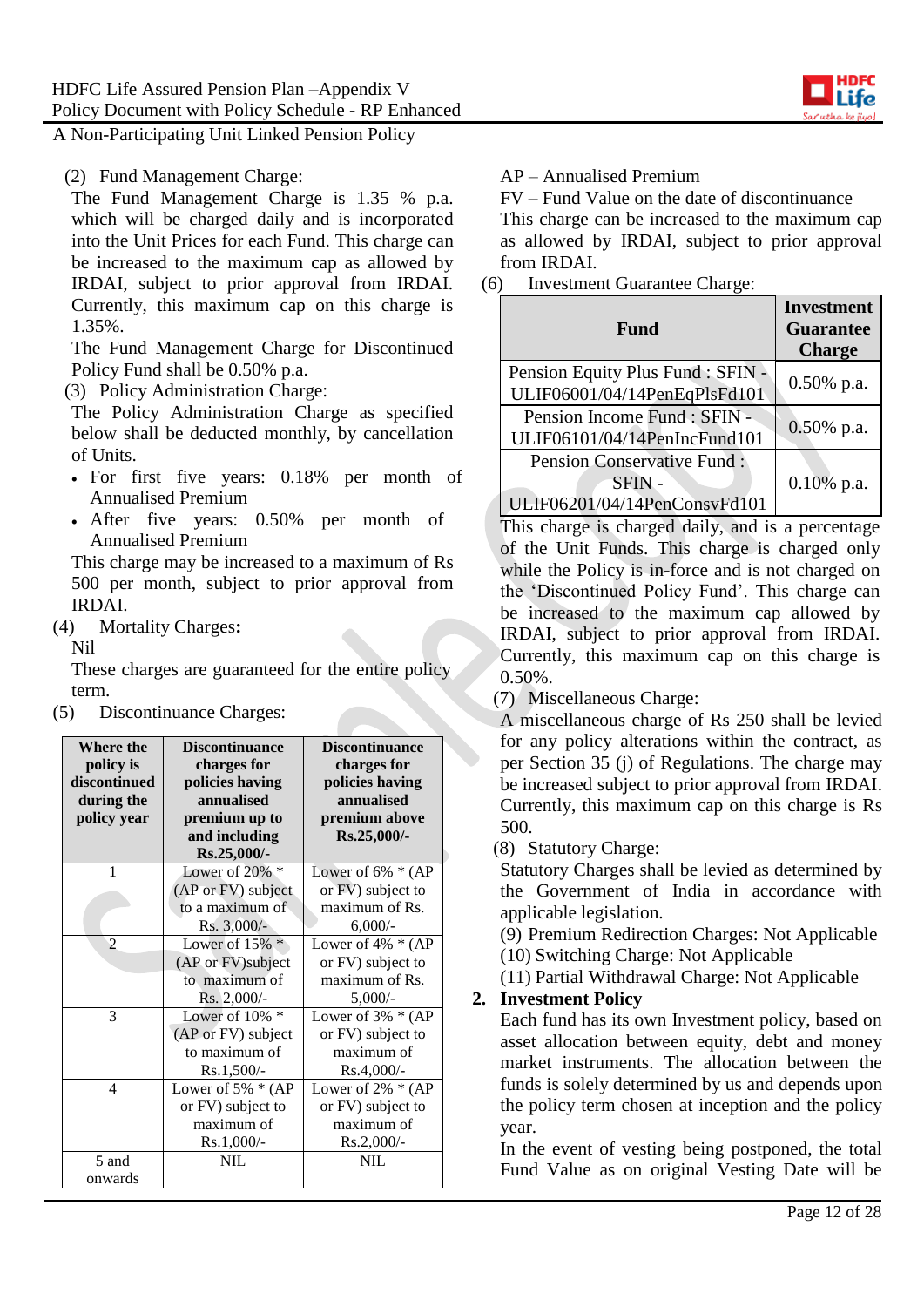transferred to the Pension Conservative Fund. The monies will remain invested in the Pension Conservative Fund till the revised Vesting Date. The following funds are available under this product:

#### i. **Pension Equity Plus Fund**

The Pension Equity Plus Fund aims at least 80% of the equity exposure to be limited to Nifty constituent stocks at any point in time and the balance of the equity exposure in non-Nifty constituent stocks.

#### ii. **Pension Income Fund**

The Pension Income Fund aims to provide superior returns through investments in high credit quality Debt instruments while maintaining an optimal level of interest rate risk.

In addition up to 20% of the Fund may be invested in cash and Money Market Instruments, Liquid Mutual Funds and Deposits to facilitate the day-today running of the Fund. Fund management would involve continual monitoring and credit evaluations with rigorous buy and sell disciplines to maximize upside potential and manage downside risk.

#### iii. **Pension Conservative Fund**

The Pension Conservative Fund is a pure Debt Fund which invests in Government securities, high grade Fixed Income Instruments, Liquid Mutual Fund and Money Market Instruments. The fund aims to deliver stable returns by investing in the short end of the yield curve to limit the volatility and risk of the Fund.

The definition of Money Market Instruments is as given in the IRDAI Investment Regulations - IRDA/Reg./5/47/2008 (22nd August 2008).

In all the above Funds, Deposits means deposits issued by Banks included in the Second Schedule to the Reserve Bank of India Act 1934, or a Primary Dealer duly recognised by Reserve Bank of India as such. (IRDAI Regulation 3, Schedule I, (b) (iii)).

During the accumulation period, the premium would be invested in Pension Equity Plus Fund and Pension Income Fund. The proportions of assets to be invested in the Pension Equity Plus Fund are stated in the 'Equity Backing Ratio' table given below. The balance assets shall be invested in the Pension Income Fund.

| <b>Allocation in Pension Equity Plus Fund -</b> |      |         |         |            |            |            |
|-------------------------------------------------|------|---------|---------|------------|------------|------------|
| "Equity Backing Ratio"                          |      |         |         |            |            |            |
| <b>Policy</b>                                   |      |         |         |            |            |            |
| Year <sub>1</sub> /                             |      |         |         |            |            |            |
| <b>Policy</b>                                   |      | $15-$   | $20-$   | $25 -$     | $30-$      |            |
| $Term\rightarrow$                               | 10   | 19      | 24      | 29         | 34         | 35         |
|                                                 | 30   | 40      | 50      | 60         | 70         | 80         |
| $\mathbf{1}$                                    | %    | $\%$    | $\%$    | $\%$       | $\%$       | $\%$       |
|                                                 | 24   | 36      | 46      | 57         | 67         | 77         |
| $\overline{2}$                                  | $\%$ | $\%$    | %       | $\%$       | $\%$       | $\%$       |
|                                                 | 18   | 32      | 43      | 54         | 64         | 74         |
| 3                                               | $\%$ | $\%$    | %       | $\%$       | %          | %          |
|                                                 | 12   | 28      | 40      | 51         | 61         | 72         |
| 4                                               | %    | $\%$    | %       | $\%$       | $\%$       | $\%$       |
|                                                 |      | 24      | 36      | 48         | 58         | 69         |
| 5                                               | 6%   | $\%$    | $\%$    | $\%$       | $\%$       | $\%$       |
| 6                                               | 0%   | 20<br>% | 33      | 45<br>%    | 56         | 66         |
|                                                 |      | 16      | %<br>30 |            | $\%$<br>53 | $\%$<br>64 |
| 7                                               | 0%   | $\%$    | %       | 42<br>$\%$ | $\%$       | $\%$       |
|                                                 |      | 12      | 26      | 39         | 50         | 61         |
| 8                                               | 0%   | $\%$    | $\%$    | $\%$       | $\%$       | %          |
|                                                 |      |         | 23      | 36         | 47         | 58         |
| 9                                               | 0%   | 8%      | $\%$    | %          | $\%$       | %          |
|                                                 |      |         | 20      | 33         | 44         | 56         |
| 10                                              | 0%   | 4%      | $\%$    | $\%$       | $\%$       | $\%$       |
|                                                 |      |         | 16      | 30         | 42         | 53         |
| 11                                              |      | 0%      | $\%$    | $\%$       | $\%$       | $\%$       |
|                                                 |      |         | 13      | 27         | 39         | 50         |
| 12                                              |      | 0%      | $\%$    | $\%$       | $\%$       | $\%$       |
|                                                 |      |         | 10      | 24         | 36         | 48         |
| 13                                              |      | 0%      | $\%$    | $\%$       | $\%$       | $\%$       |
|                                                 |      |         |         | 21         | 33         | 45         |
| 14                                              |      | 0%      | 6%      | $\%$       | $\%$       | $\%$       |
|                                                 |      |         |         | 18         | 30         | 42         |
| 15                                              |      | 0%      | 3%      | $\%$       | %          | %          |
|                                                 |      |         |         | 15         | 28         | 40         |
| 16                                              |      | 0%      | 0%      | %          | %          | %          |
|                                                 |      |         |         | 12         | 25         | 37         |
| 17                                              |      | 0%      | 0%      | $\%$       | %          | $\%$       |
|                                                 |      |         |         |            | 22         | 34         |
| 18                                              |      | 0%      | 0%      | 9%         | %          | %          |
|                                                 |      | 0%      |         |            | 19         | 32         |
| 19                                              |      |         | 0%      | 5%         | %          | $\%$       |
| 20                                              |      |         | 0%      | 3%         | 16<br>$\%$ | 29<br>%    |
|                                                 |      |         |         |            |            |            |

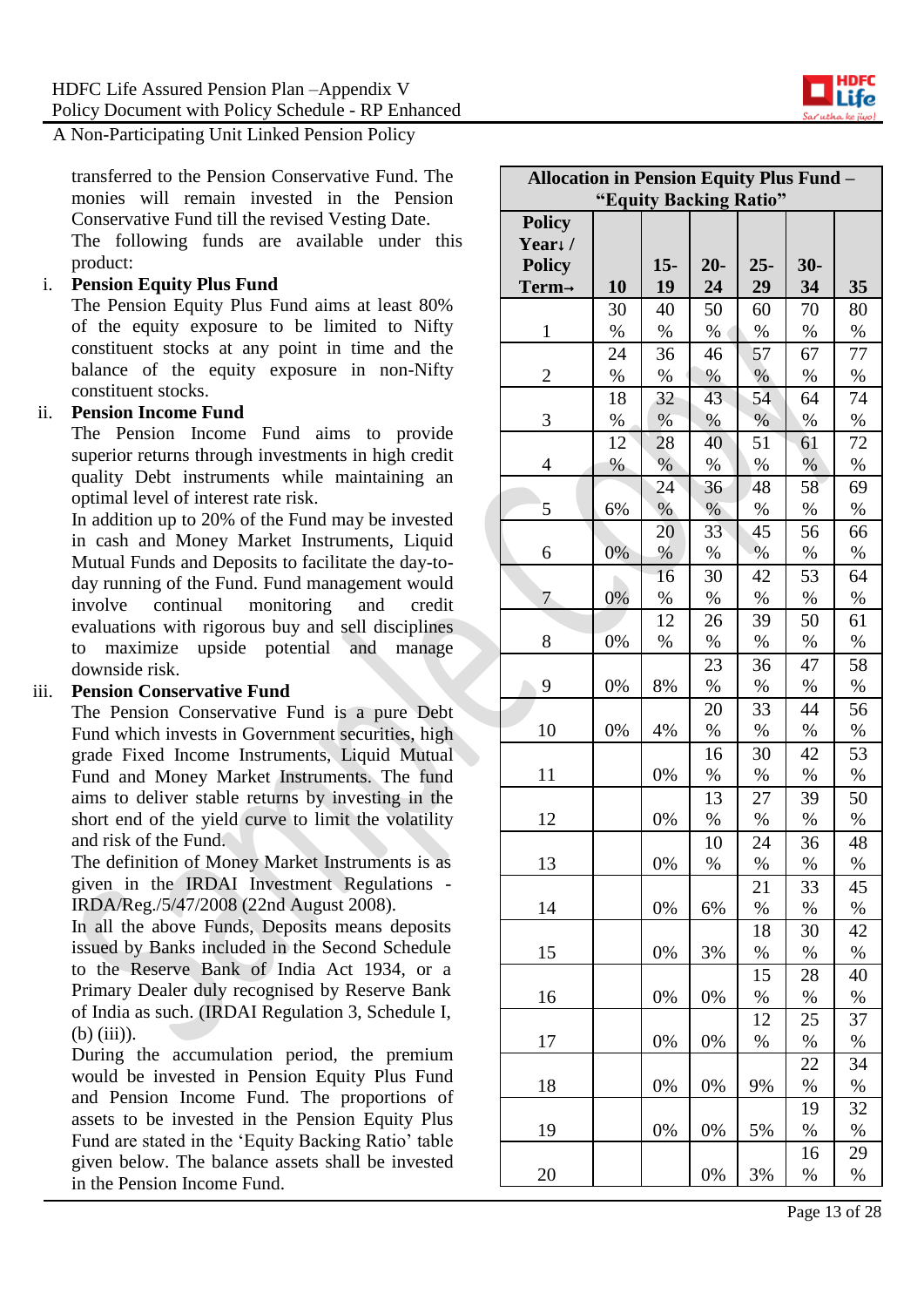

|    |  |    |    | 14 | 26   |
|----|--|----|----|----|------|
| 21 |  | 0% | 0% | %  | %    |
|    |  |    |    | 11 | 24   |
| 22 |  | 0% | 0% | %  | $\%$ |
|    |  |    |    |    | 21   |
| 23 |  | 0% | 0% | 8% | %    |
|    |  |    |    |    | 18   |
| 24 |  | 0% | 0% | 5% | $\%$ |
|    |  |    |    |    | 16   |
| 25 |  |    | 0% | 2% | %    |
|    |  |    |    |    | 13   |
| 26 |  |    | 0% | 0% | %    |
|    |  |    |    |    | 10   |
| 27 |  |    | 0% | 0% | %    |
| 28 |  |    | 0% | 0% | 8%   |
| 29 |  |    | 0% | 0% | 5%   |
| 30 |  |    |    | 0% | 2%   |
| 31 |  |    |    | 0% | 0%   |
| 32 |  |    |    | 0% | 0%   |
| 33 |  |    |    | 0% | 0%   |
| 34 |  |    |    | 0% | 0%   |
| 35 |  |    |    |    | 0%   |

- **3. Investment in Derivatives** All the above Fund(s) may also invest in Interest Rate derivatives such as Interest Rate Swaps, Forward Rate agreements and such other derivative instruments as may be introduced from time to time in the markets for the purpose of hedging and portfolio yield enhancement and other uses as may be permitted under the IRDAI regulations and guidelines (INV-GLN-008-2004-05).
- **4.** Unit Prices will be published on the Company's website, on the Life Insurance Council's Website and in leading national dailies
- **5.** The Unit Price of a unit linked Fund shall be computed as:
	- Market Value of investment held by the Fund plus the value of any current assets less the value of any current liabilities & provisions, if any, divided
	- By the number of Units existing at the valuation date (before any Units are redeemed or created) The resulting price will be rounded to the nearest Re. 0.0001.
- **6.** Your Premium is utilised to purchase Units of investment linked Funds for the Policy. In any investment linked Fund, all Units are of equal

value. You will not hold the Units directly and the assets of each Fund will belong to us.

- **7.** The assets that the Funds invest in will be selected by us at our sole discretion at all times.
- **8.** We may close, withdraw, modify, split or combine Fund(s) or introduce new Funds with prior approval from the Insurance Regulatory and Development Authority of India, if required. 'Withdraw' means no further payments will be accepted into the Fund, while any existing Units held in the Fund will continue to be allocated. 'Close' means we will encash all the Units, which exist for a Fund and terminate the Fund.
- **9.** Where we close or withdraw a Fund, we will notify you, three months in advance that, we will switch any existing units in that Fund ('original fund') and / or apply any future Premiums which would have been applied to that original Fund to another Fund that has, in our opinion, the closest investment objectives to the original Fund. During the three month notice period, you can switch to any other available Fund.
- **10.** We will not allocate Units in any investmentlinked Fund unless assets equivalent to those Units are added at the same time to the Fund. We will also not withdraw assets from any such Fund (except to meet the deductions described below in this Clause) unless Units equivalent to those assets are cancelled at the same time. Units will only be cancelled in any such Fund under the terms as specified in this Part E, and assets equivalent to the cancelled Units will be withdrawn from the same Fund at the same time.
- **11.** We will add the income from the assets of the original Fund to another Fund that has, in our opinion, the closest investment objectives to the original Fund.
- **12.** We can deduct from the assets of an investment linked Fund the amounts that are required to cover:
	- i. expenses, taxes and levies in respect of or due to the buying and selling of units;
	- ii. part or all of any taxes and levies or other statutory/regulatory charge on us allocated to the Fund; and
	- iii. the applicable Charges.

# **13. Risks of Investment in the Funds:**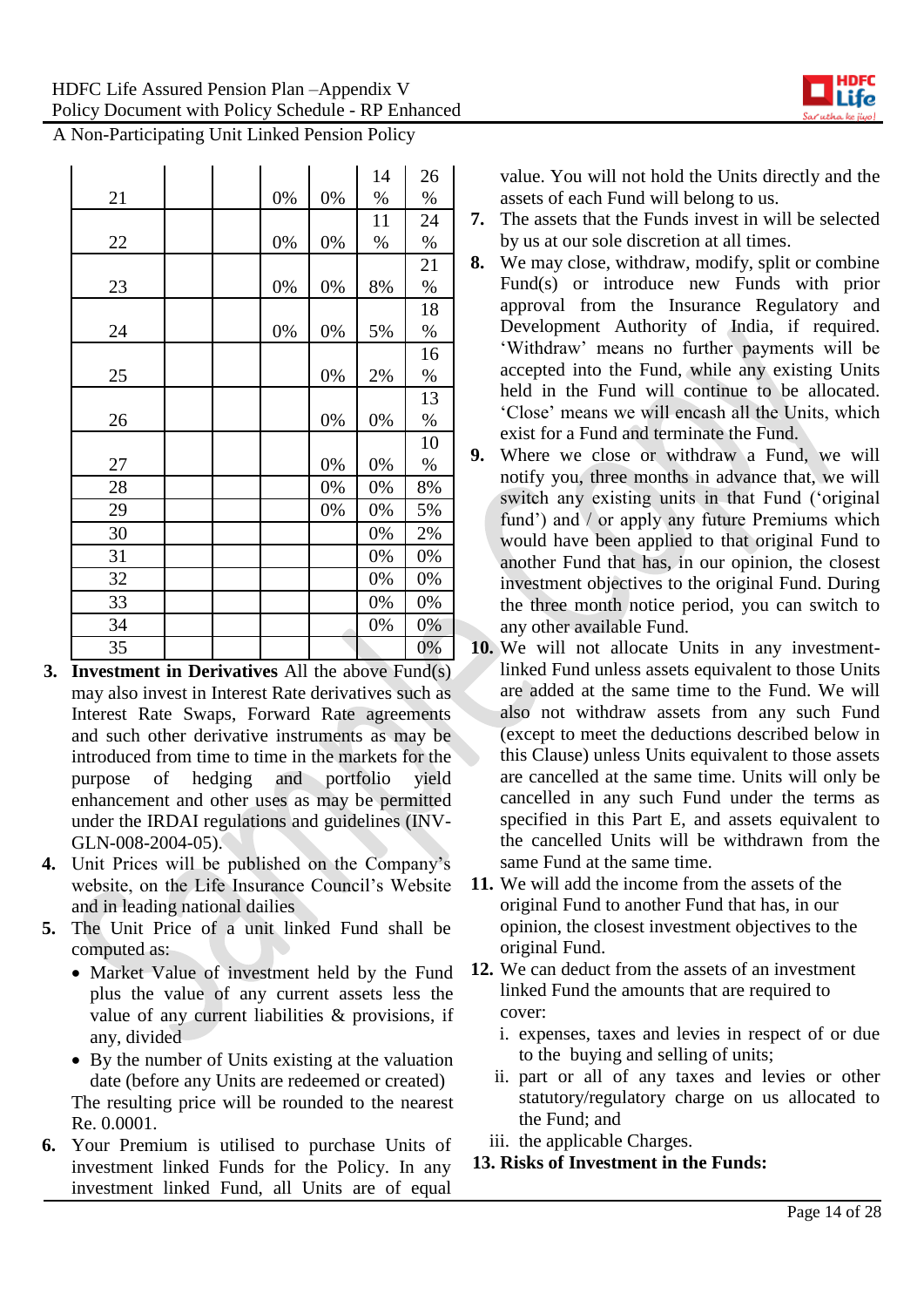

- a) The Premiums paid in the linked insurance Policies are subject to investment risks associated with capital markets and the Unit Prices may go up or down based on the performance of the Fund and factors influencing the capital market and you are solely responsible for the decisions made.
- b) HDFC Standard Life Insurance Company Limited is only the name of the Insurance Company and HDFC Life Assured Pension Plan is only the name of the linked insurance product and does not, in any way, indicate the quality of the product or its future prospects or the returns.
- c) The various Funds offered under this Policy are the names of the Funds and do not in any way indicate the quality of the Funds, their future prospects or the returns.
- d) There is no assurance that the objectives of any of the Funds will be achieved.
- e) The past performance of any of the Funds does not indicate the future performance of these Funds.

## **14. Applicability of Unit Prices**

(1) The allocation and redemption of Units for various transactions would be at the Unit Prices as described below:

| <b>Type of</b><br><b>Transaction</b>                                                                              | <b>Applicable Unit Prices</b><br>(Where transaction is<br>received before Cut-off<br>time)                                                   |
|-------------------------------------------------------------------------------------------------------------------|----------------------------------------------------------------------------------------------------------------------------------------------|
| First Premium<br>deposit received by<br>way of local cheque<br>or pay order or<br>demand drafts<br>payable at par | Unit Price of the date of<br>commencement of the<br>Policy                                                                                   |
| First Premium<br>deposit received by<br>way of outstation<br>cheque                                               | Unit Price of the date of<br>commencement of the<br>Policy or date of<br>realisation of the amount<br>by the Company,<br>whichever is later. |
| Renewal Premiums<br>received by way of<br>Direct Debit, ECS,<br>credit card, etc                                  | Unit Price of the due date<br>of Premium payment or<br>actual receipt of Premium<br>whichever is later.                                      |
| Renewal Premiums<br>received by way of<br>local cheque                                                            | Unit Price at the date of<br>receipt of instruction or<br>the due date, whichever is<br>later.                                               |

| <b>Type of</b><br><b>Transaction</b>                                            | <b>Applicable Unit Prices</b><br>(Where transaction is<br>received before Cut-off<br>time)                                                                                                                                                                                                                                                               |
|---------------------------------------------------------------------------------|----------------------------------------------------------------------------------------------------------------------------------------------------------------------------------------------------------------------------------------------------------------------------------------------------------------------------------------------------------|
| Renewal Premiums<br>received by way of<br>outstation cheque                     | Unit Price at the date of<br>receipt of instrument or<br>the due date or the date of<br>realisation of the amount<br>by<br>the Company,<br>whichever is later.                                                                                                                                                                                           |
| • Partial Withdrawal<br>(if applicable)<br>• Fund Switch<br>(ii)<br>applicable) | Unit Price of the date of<br>receipt of the request.                                                                                                                                                                                                                                                                                                     |
| $\bullet$ Free<br>Look<br>Cancellation<br>• Death Claim                         | Unit Price of the date of<br>receipt of the request or<br>intimation<br>$\sigma$<br>claim.<br>(Intimation)<br>for<br>the the the the state of the state of the state of the state in the state of the state in the state in the sta<br>purpose of claim must be<br>in writing or any other<br>manner as decided by the<br>Company from time to<br>time). |
| Surrender                                                                       | Unit Price of date<br>of<br>receipt of the request.                                                                                                                                                                                                                                                                                                      |
| Transfer<br>the<br>$f_{\Omega}$<br>Discontinued Policy<br>Fund                  | Unit Price of the date of<br>Policy discontinuance.                                                                                                                                                                                                                                                                                                      |
| Charges                                                                         | Unit Prices<br>of<br>the<br>effective date the Charges<br>are deducted.                                                                                                                                                                                                                                                                                  |

- (2) If the transaction request is received after the Cut-off time prescribed by IRDAI (current cut-off time is 3 p.m.), then Unit Prices of the next date or in case of prepayment of renewal Premium, Unit Price of the due date, shall be applicable.
- (3) If the same day or the next day or the transaction due date is not a valuation date, then we shall apply the Unit Price of the next immediate valuation date.
- (4) The Units allocated shall be reversed in case of the non-realisation of the Premium amount.
- (5) We shall follow norms stated above for any transactions which are not specifically mentioned herein but involve allocation and redemption of Units.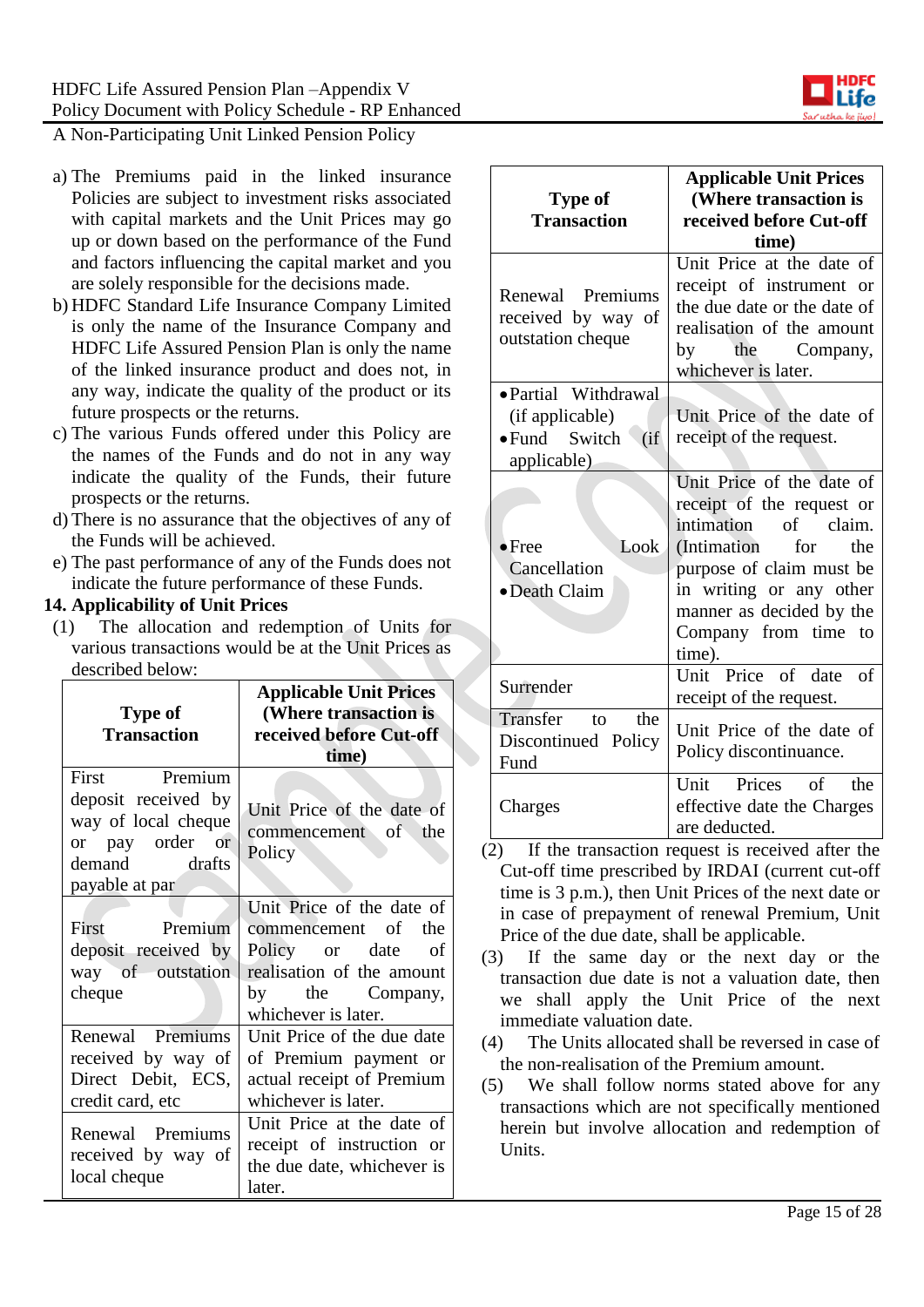

|               | $APPENDIX - 1$                              |            |       |                        |      |             |
|---------------|---------------------------------------------|------------|-------|------------------------|------|-------------|
|               | <b>Investment Pattern in tabular format</b> |            |       |                        |      |             |
|               | <b>FUND COMPOSITION</b>                     |            |       |                        |      |             |
| <b>FUN</b>    | <b>SFIN</b>                                 | Details    |       | <b>ASSET CLASS</b>     |      | <b>RISK</b> |
| D             |                                             |            | Mon   | Gov                    | Equ  | $\&$        |
| <b>NAM</b>    |                                             |            | ey    | ernm                   | ity  | <b>RET</b>  |
| E             |                                             |            | Mark  | ent                    |      | <b>URN</b>  |
|               |                                             |            | et    | Secu                   |      | <b>RATI</b> |
|               |                                             |            | Instr | rities                 |      | <b>NG</b>   |
|               |                                             |            | umen  |                        |      |             |
|               |                                             |            | ts,   | Fixe                   |      |             |
|               |                                             |            | Cash  | d                      |      |             |
|               |                                             |            | $\&$  | Inco                   |      |             |
|               |                                             |            | Depo  | me                     |      |             |
|               |                                             |            | sits  | Instr                  |      |             |
|               |                                             |            |       | ume                    |      |             |
|               |                                             |            |       | nts                    |      |             |
|               |                                             |            |       | $\&$                   |      |             |
|               |                                             |            |       | Bon                    |      |             |
|               |                                             |            |       | $\mathrm{d}\mathrm{s}$ |      |             |
|               |                                             |            |       | <b>FUND</b>            |      |             |
|               |                                             |            |       | <b>COMPOSITION</b>     |      |             |
| Pensi         | <b>ULIF0</b>                                | To         | 0%    | 0%                     | 80   | Very        |
| on            | 6001/0                                      | generate   | to    | to                     | $\%$ | High        |
| Equit         | $4/14$ Pe                                   | long term  | 20%   | 20%                    | to   |             |
| y Plus        | nEqPIs                                      | capital    |       |                        | 100  |             |
| Fund          | Fd101                                       | appreciati |       |                        | $\%$ |             |
|               |                                             | on in      |       |                        |      |             |
|               |                                             | line or    |       |                        |      |             |
|               |                                             | better     |       |                        |      |             |
|               |                                             | than       |       |                        |      |             |
|               |                                             | Nifty      |       |                        |      |             |
|               |                                             | index      |       |                        |      |             |
|               |                                             | returns    |       |                        |      |             |
| Pensi         | <b>ULIF0</b>                                | To         | 0%    | 80%                    |      | Mode        |
| <sub>on</sub> | 6101/0                                      | deliver    | to    | $\text{to}10$          |      | rate        |
| Incom         | $4/14$ Pe                                   | High       | 20%   | 0%                     |      |             |
| e             | nIncFu                                      | potential  |       |                        |      |             |
| Fund          | nd101                                       | returns    |       |                        |      |             |
|               |                                             | due to     |       |                        |      |             |
|               |                                             | investme   |       |                        |      |             |
|               |                                             | nts in     |       |                        |      |             |
|               |                                             | instrumen  |       |                        |      |             |
|               |                                             | ts with    |       |                        |      |             |
|               |                                             | higher     |       |                        |      |             |
|               |                                             | duration   |       |                        |      |             |
|               |                                             | and credit |       |                        |      |             |

|               |                         | exposure   |     |      |     |
|---------------|-------------------------|------------|-----|------|-----|
| Pensi         | ULIF <sub>0</sub>       | To invest  | 0%  | 40%  | Low |
| <sub>on</sub> | 6201/0                  | in high    | to  | to   |     |
|               | Conse $\frac{4}{14}$ Pe | grade      | 60% | 100  |     |
| rvativ        | nConsv                  | fixed      |     | $\%$ |     |
| e             | Fd101                   | income     |     |      |     |
| Fund          |                         | instrumen  |     |      |     |
|               |                         | ts and     |     |      |     |
|               |                         | Governm    |     |      |     |
|               |                         | ent        |     |      |     |
|               |                         | securities |     |      |     |
|               |                         | at the     |     |      |     |
|               |                         | short end  |     |      |     |
|               |                         | of the     |     |      |     |
|               |                         | yield      |     |      |     |
|               |                         | curve, to  |     |      |     |
|               |                         | deliver    |     |      |     |
|               |                         | stable     |     |      |     |
|               |                         | returns.   |     |      |     |

Note: Investment in Liquid Mutual Funds will always be within Mutual Fund limits as prescribed by IRDAI regulations and guidelines. As per (IRDAI (Investment) (Fifth Amendment) Regulations, 2013), the current limit of approved investments in Liquid Mutual Funds is 5% of the fund. Provided, however, the said investment shall always be in line with regulations and guidelines as may be prescribed by IRDAI from time to time. The asset allocation for the Discontinued Policy Fund (SFIN: ULIF05201/10/13DiscontdPF101) shall be as per the prevailing regulatory requirements. Currently, the asset allocation is as follows:

• Money Market Instruments  $-0\%$  to 40%

Government securities: 60% to 100%

The definition of Money Market Instruments is as given in the IRDAI Investment Regulations - IRDA/Reg./5/47/2008 (22nd August 2008).

In all the above Funds, Deposits means deposits issued by Banks included in the Second Schedule to the Reserve Bank of India Act 1934, or a Primary Dealer duly recognised by Reserve Bank of India as such. (IRDAI Regulation 3, Schedule I, (b) (iii)).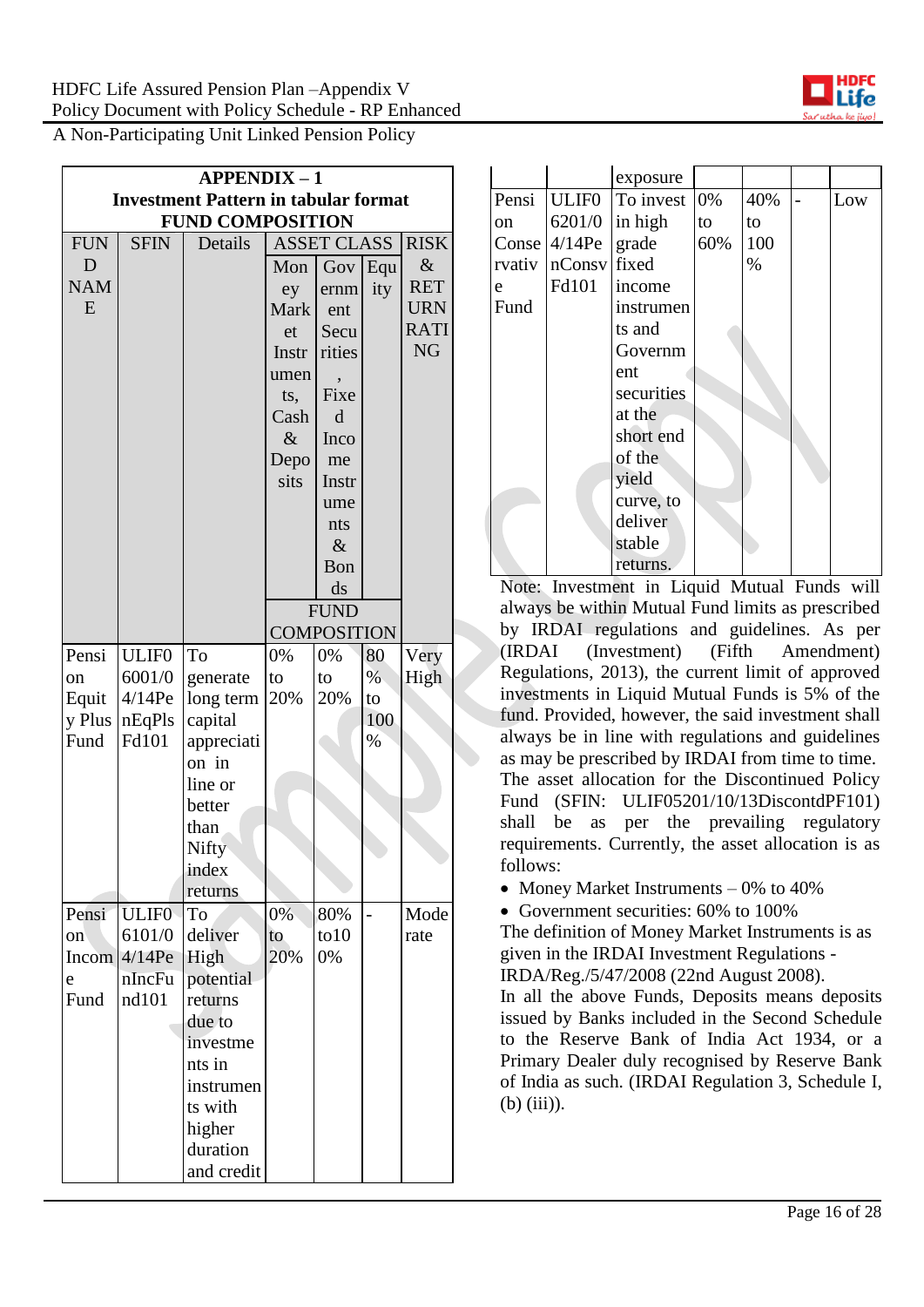

## **Part F**

# **1. Exclusions**

There are no exclusions under this Policy.

**2. Age Admitted**

The Company has calculated the Premiums under the Policy on the basis of the age of the Life Assured as declared in the Proposal. In case you have not provided proof of age of the Life Assured with the Proposal, you will be required to furnish such proof of age of the Life Assured as is acceptable to us and have the age admitted. In the event the age so admitted ("Correct Age") during the Policy Term is found to be different from the age declared in the Proposal, without prejudice to our rights and remedies including those under the Insurance Act, 1938 as amended from time to time, we shall take one of the following actions

i) If eligible, and if the Correct Age is found to be higher, the benefit payable under this Policy and Rider, if any, shall be after deduction of such difference in Risk Charges (i.e. difference in Risk Charges paid based on age declared in the Proposal and Risk Charges based on the Correct Age) along with interest thereon. In such cases, before calculating the amount of benefit payable, the Policy shall be subject to re-underwriting and the Sum Assured shall be subject to eligibility as per underwriting norms and the Premium/Risk Charge to be deducted shall be calculated proportionately on such Sum Assured payable. If the Correct Age is found to be lower, excess Premiums/Risk Charges without any interest shall be refunded.

ii) If ineligible for the Policy basis the Correct Age, the Policy shall be void-ab-initio and the Fund Value shall be refunded without interest after deducting all applicable charges like medical (if any), Stamp Duty (if any) etc.

# **3. Claim Procedure**

- (1) Vesting Benefit: The Vesting Benefit will be paid if and only if:
	- i. The Policy has matured and the Life Assured is alive on the Vesting Date,
	- ii. No claim has been made on the Policy,
	- iii. The Policy has not been discontinued or surrendered or cancelled or terminated, and
- iv. All relevant documents including the original Policy document in support of your claim have been provided to the Company.
- (2) Death Benefit: The Death Benefit will be paid if and only if:
	- i. The death of the Life Assured has occurred before the Vesting Date,
	- ii. The Standard Policy Provisions specified in Part F Clause 1 (Exclusions) and Part F Clause 8 (Incorrect Information and Non Disclosure) are not attracted,
	- iii. The Policy has not been discontinued or surrendered or cancelled or terminated, and
	- iv. All relevant documents in support of the claim have been provided to the Company. These would normally include the following:

Basic documentation for all claims:

- a. Completed claim form, (including NEFT details and bank account proof as specified in the claim form);
- b. Original Policy;
- c. Original or copy Death Certificate issued by Municipal Authority/ Gram Panchayat / Tehsildar (attested by issuing authority); and
- d. Claimant's identity and residence proof.

Additional records (if death is due to natural causes):

a. Original or copy of past and current medical records (Indoor case paper, admission notes, discharge summary) attested by Hospital authorities.

Additional records (if death is due to un-natural causes):

- a. Original or copy of First Information Report, Police Panchnama report attested by Police authorities; and
- b. Original or copy of Post mortem report attested by Hospital authority.

Note:

- a. In case original documents are submitted, attestation on the document by authorities is not required.
- b. Depending on the circumstances of the death, further documents may be called for as we deem fit.

The claim is required to be intimated to us within a period of three years from the date of death. However, we may condone the delay in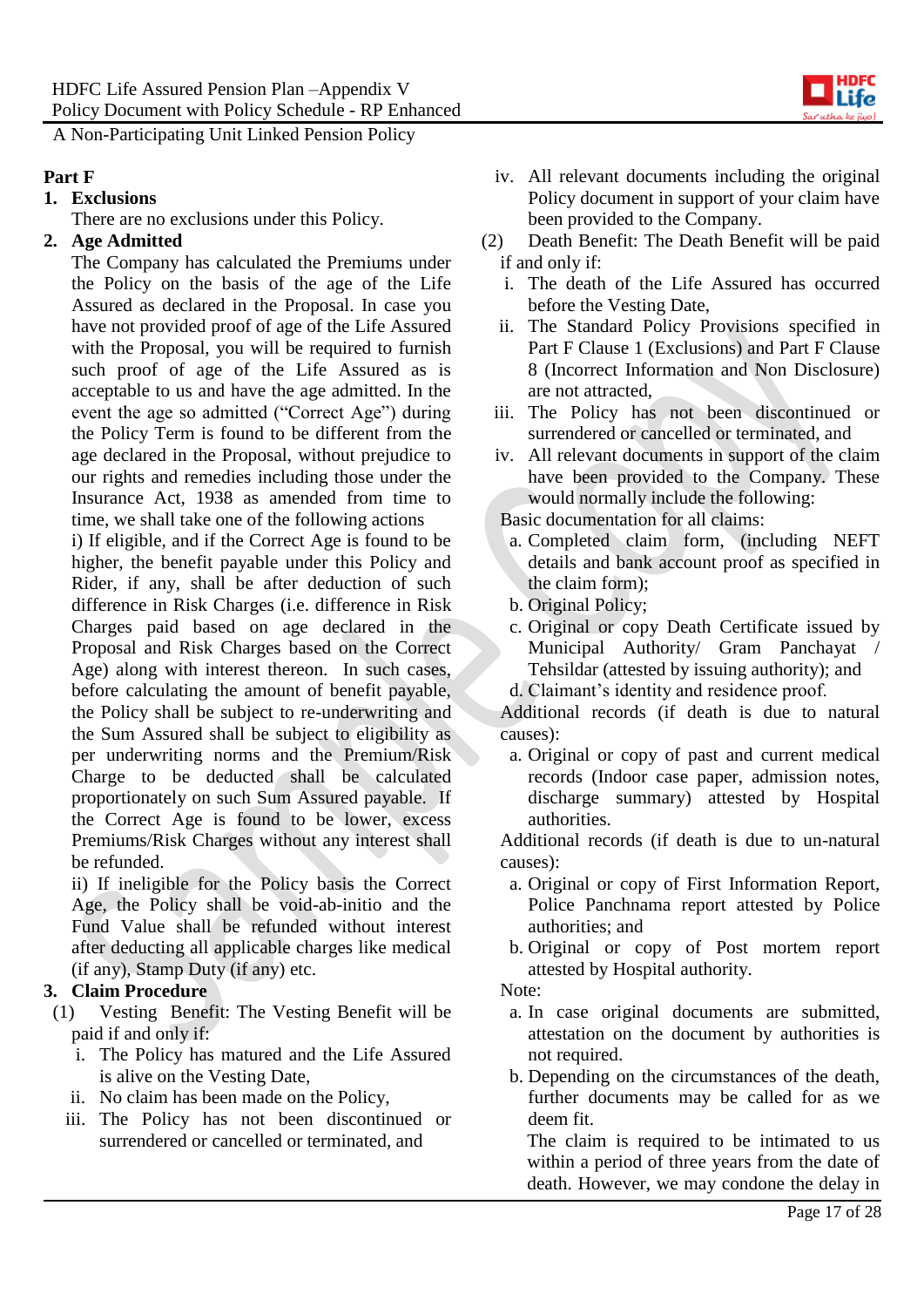

claim intimation, if any, where the delay is proved to be for reasons beyond the control of the claimant.

## **4. Assignment or Transfer**

The Policyholder can assign or transfer of a Policy in accordance with Section 38 of the Insurance Act, 1938 as amended from time to time. Simplified version of the provisions of Section 38 is enclosed in Annexure I for reference.

#### **5. Nomination**

The Policyholder can nominate a person/ persons in accordance with Section 39 of the Insurance Act, 1938 amended from time to time. Simplified version of the provisions of Section 39 is enclosed in Annexure II for reference.

#### **6. Issuance of Duplicate Policy:**

The Policyholder can request for a duplicate copy of the Policy at HDFC Life offices or through Certified Financial Consultant (Insurance Agent) who advised you while taking this Policy. While making an application for duplicate Policy the Policyholder is required to submit a notarized original indemnity bond on a stamp paper. Additional charges may be applicable for issuance of the duplicate Policy.

## **7. Force Majeure**

- (1) We will value the Funds on each day that the financial markets are open. However, we may value the Funds less frequently in extreme circumstances external to us, where the value of the assets is too uncertain. In such circumstances, we may defer the valuation of assets for up to 30 days until we feel that certainty as to the value of assets has resumed. The deferment of the valuation of assets will be with prior approval from IRDAI.
- (2) We will make investments as per the Fund details. However, we reserve the right to change the exposure of all/any Fund to money market instruments to 100% only in extreme situations, economic situations, war/war-like situations, terror situations. The same will be put back as per the base investment policy once the situation has corrected.

Some examples of extreme circumstances referred to above are:

(i)When one or more stock exchanges which provide a basis for valuation for a substantial portion of the assets of the Fund are closed other than for ordinary holidays.

- (ii) When, as a result of political, economic, monetary or any circumstances out of our control, the disposal or valuation of the assets of the Unit Fund are not reasonable or would not reasonably be practicable without being detrimental to the interests of the remaining unit holders.
- (iii) During periods of extreme volatility of markets during which surrenders and switches would, in our opinion, be detrimental to the interests of the existing unit holders of the Fund.
- (iv) In the case of natural calamities, strikes, war, civil unrest, riots and bandhs.
- (v) In the event of any force majeure or disaster that affects our normal functioning.
- (vi) If so directed by the IRDAI.

# **8. Incorrect Information and Non-Disclosure**

Fraud, misrepresentation and forfeiture would be dealt with in accordance with provisions of Section 45 of the Insurance Act 1938 as amended from time to time. Simplified version of the provisions of Section 45 is enclosed in Annexure III for reference.

## **9. Taxes**

(1) Indirect Taxes

Service Tax and Cess shall be levied as applicable. Any taxes and levies becoming applicable in future may become payable by you by any method including by levy of an additional monetary amount in addition to premium and or charges.

(2) Direct Taxes

Direct Tax, if any will be deducted at the applicable rate from the payments made under the Policy, as per the provisions of the Income Tax Act, 1961 as amended from time to time.

- **10. Modification, Amendment, Re-enactment of or to the Insurance laws and rules, regulations, guidelines, clarifications, circulars etc. there under**
	- (1) This Policy is subject to-
		- (i) The Insurance Act, 1938 as amended from time to time,
		- (ii) Amendments, modifications (including reenactment) as may be made from time to time, and

The Policyholder shall be notified of such a situation, if it arises.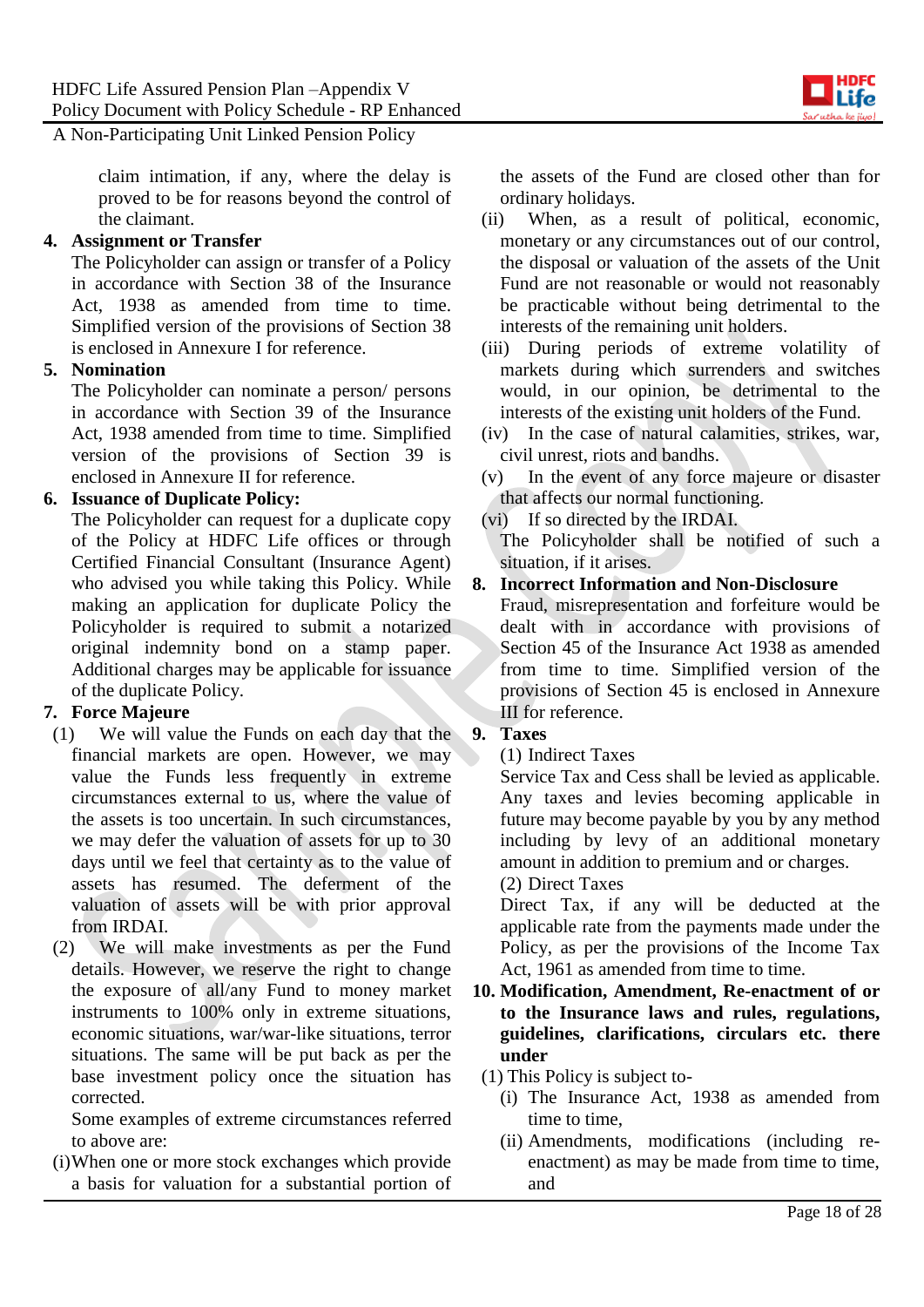

- (iii) Other such relevant Regulations, Rules, Laws, Guidelines, Circulars, Enactments etc as may be introduced thereunder from time to time.
- (2) We reserve the right to change any of these Policy Provisions / terms and conditions in accordance with changes in applicable Regulations or Laws, and where required, with IRDAI's approval.
- (3) We are required to obtain prior approval from the IRDAI before making any material changes to these provisions, except for changes of regulatory / statutory nature.
- (4) We reserve the right to require submission by you of such documents and proof at all life stages of the Policy as may be necessary to meet the requirements under Anti- money Laundering/Know Your Customer norms and as may be laid down by IRDAI and other regulators from time to time.

## **11. Jurisdiction:**

This Policy shall be governed by the laws of India and the Indian Courts shall have jurisdiction to settle any disputes arising under the Policy.

## **12. Notices**

Any notice, direction or instruction given to us, under the Policy, shall be in writing and delivered by hand, post, facsimile or from registered electronic mail ID to:

HDFC Standard Life Insurance Company Limited, 11<sup>th</sup> Floor, Lodha Excelus, Apollo Mills Compound, N.M. Joshi Marg, Mahalaxmi, Mumbai - 400011.

Registered Office: Lodha Excelus, 13<sup>th</sup> Floor, Apollo Mills Compound, N.M. Joshi Marg, Mahalaxmi, Mumbai - 400011.

E-mail: service@hdfclife.com

Or such other address as may be informed by us. Similarly, any notice, direction or instruction to be viii. given by us, under the Policy, shall be in writing and delivered by hand, post, courier, facsimile or registered electronic mail ID to the updated address in the records of the Company.

You are requested to communicate any change in address, to the Company supported by the required address proofs to enable the Company to carry out the change of address in its systems. The onus of intimation of change of address lies with the Policyholder. An updated contact detail of the Policyholder will ensure that correspondences from the Company are correctly addressed to the Policyholder at the latest updated address.

## **Part G - Grievance Redressal Mechanism**

- 1. Complaint Resolution Process
- i. The customer can contact us on the below mentioned address in case of any complaint/ grievance:

Grievance Redressal Officer

HDFC Standard Life Insurance Company Limited

11th Floor, LodhaExcelus, Apollo Mills Compound, N. M. Joshi Marg, Mahalaxmi, Mumbai, Maharashtra – 40001.

Helpline number: 18602679999 (Local charges apply)

E-mail: service@hdfclife.com

- ii. All grievances (Service and sales) received by the Company will be responded to within the Turn Around Time (TAT) of 14 days.
- iii. Written request or email from the registered email id is mandatory.
- iv. If required, we will investigate the complaints by taking inputs from the customer over the telephone or through personal meetings.
- v. We will issue an acknowledgement letter to the customer within 3 working days of the receipt of complaint.
- vi. The acknowledgement that is sent to the customer has the details of the complaint number, the Policy number and the Grievance Redressal Officer's name who will be handling the complaint of the customer.
- vii. If the customer's complaint is addressed within 3 days, the resolution communication will also act as the acknowledgment of the complaint.

The final letter of resolution will offer redressal or rejection of the complaint along with the reason for doing the same.

ix. In case the customer is not satisfied with the decision sent to him or her, he or she may contact our Grievance Redressal Officer within 8 weeks of the receipt of the communication at any of the touch points mentioned in the document, failing which, we will consider the complaint to be satisfactorily resolved.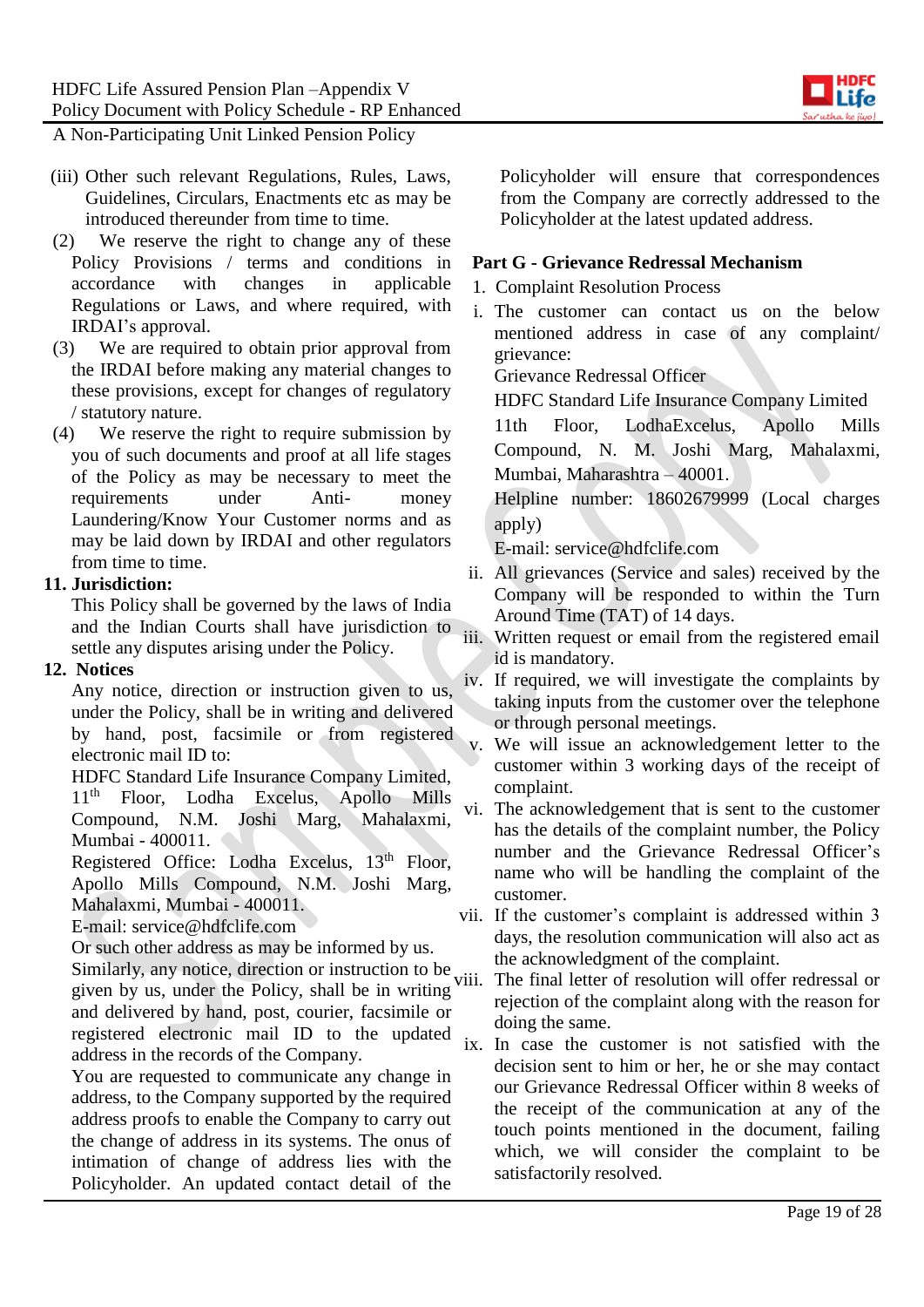x. The following is the escalation matrix in case there is no response within the prescribed timelines or if you are not satisfied with the response. The number of days specified in the below- mentioned escalation matrix will be applicable from the date of escalation.

| <b>Level</b>                                                          | <b>Designation</b>                                                                                                         | <b>Response</b><br>Time |
|-----------------------------------------------------------------------|----------------------------------------------------------------------------------------------------------------------------|-------------------------|
| 1st Level                                                             | Sr. Manager -<br><b>Customer Relations</b>                                                                                 | 10 working<br>days      |
| 2nd Level<br>(for response)<br>not received<br>from Level 1)          | Vice President -<br><b>Customer Relations</b>                                                                              | 10 working<br>days      |
| <b>Final Level</b><br>(for response)<br>not received<br>from Level 2) | <b>Sr.</b> Vice President<br>and Head<br><b>Customer Relations</b><br>& Principal<br>Grievance<br><b>Redressal Officer</b> | 3 working<br>days       |

You are requested to follow the aforementioned matrix to receive satisfactory response from us.

xi. If you are not satisfied with the response or do not receive a response from us within 14 days, you may approach the Grievance Cell of IRDAI on the following contact details:

• IRDAI Grievance Call Centre (IGCC) TOLL FREE NO:155255

- Email ID: complaints@irda.gov.in
- Online- You can register your complaint online at http://www.igms.irda.gov.in/
- Address for communication for complaints by fax/paper:
	- Consumer Affairs Department

Insurance Regulatory and Development Authority of India

9th floor, United India Towers, Basheerbagh Hyderabad – 500 029, Telangana State (India)

# Fax No: 91- 40 – 6678 9768

2. In the event you are dissatisfied with the response provided by us, you may approach the Insurance Ombudsman in your region. The details of the existing offices of the Insurance Ombudsman are provided below. You are requested to refer to the IRDAI website at "www.irdai.gov.in" for the updated details.

a. Details and addresses of Insurance Ombudsman

| <b>Office of the</b> | <b>Contact Details</b>  | <b>Areas of</b>    |
|----------------------|-------------------------|--------------------|
| <b>Ombudsma</b>      |                         | <b>Jurisdictio</b> |
| n                    |                         | $\mathbf n$        |
| <b>AHMEDAB</b>       | Office of the Insurance | Gujarat,           |
| <b>AD</b>            | Ombudsman,              | Dadra &            |
|                      | Jeevan Prakash          | Nagar              |
|                      | Building, 6th floor,    | Haveli,            |
|                      | Tilak Marg, Relief      | Daman and          |
|                      | Road, Ahmedabad -       | Diu                |
|                      | 380 001.                |                    |
|                      | Tel.: 079 -             |                    |
|                      | 25501201/02/05/06       |                    |
|                      | Email:                  |                    |
|                      | bimalokpal.ahmedabad    |                    |
|                      | @gbic.co.in             |                    |
| <b>BHOPAL</b>        | Office of the Insurance | Madhya             |
|                      | Ombudsman,              | Pradesh &          |
|                      | 2nd Floor, JanakVihar   | Chhattisgar        |
|                      | Complex, 6, Malviya     | $\mathbf h$        |
|                      | Nagar, Opp. Airtel      |                    |
|                      | Office.                 |                    |
|                      | Near New Market,        |                    |
|                      | BHOPAL-462 003.         |                    |
|                      | Tel.:- 0755-            |                    |
|                      | 2769201/9202 Fax:       |                    |
|                      | 0755-2769203            |                    |
|                      | Email:                  |                    |
|                      | bimalokpal.bhopal@g     |                    |
|                      | bic.co.in               |                    |
| <b>BHUBANE</b>       | Office of the Insurance | Orissa             |
| <b>SHWAR</b>         | Ombudsman,              |                    |

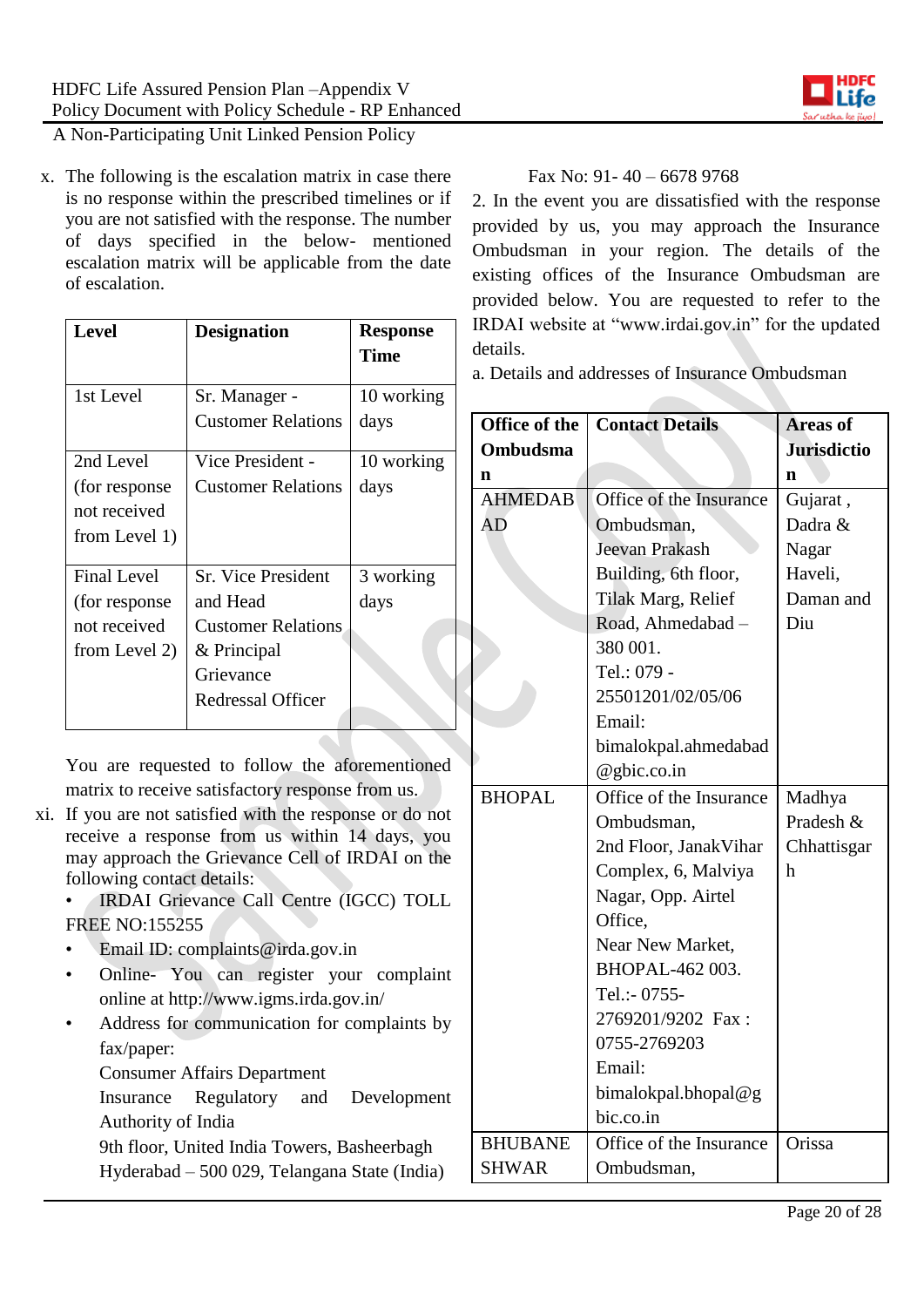

|                | 62, Forest Park,        |             |                | 4th Floor, 453 (old     | Town and    |
|----------------|-------------------------|-------------|----------------|-------------------------|-------------|
|                | <b>BHUBANESHWAR-</b>    |             |                | 312),                   | Karaikal    |
|                | 751 009.                |             |                | Anna Salai,             | (which are  |
|                | Tel.: 0674 - 2596461    |             |                | Teynampet,              | part of     |
|                | /2596455Fax: 0674-      |             |                | CHENNAI-600 018.        | Pondicherry |
|                | 2596429                 |             |                | Tel.:- 044-24333668     |             |
|                | Email:                  |             |                | /24335284 Fax: 044-     |             |
|                | bimalokpal.bhubanesw    |             |                | 24333664                |             |
|                | ar@gbic.co.in           |             |                | Email:                  |             |
| <b>BENGALU</b> | Office of the Insurance | Karnataka   |                | bimalokpal.chennai@g    |             |
| <b>RU</b>      | Ombudsman,              |             |                | bic.co.in               |             |
|                | JeevanSoudha            |             | <b>NEW</b>     | Office of the Insurance | Delhi       |
|                | Bldg., PID No. 57-27-   |             | <b>DELHI</b>   | Ombudsman,              |             |
|                | N-19, Ground Floor,     |             |                | 2/2 A, Universal        |             |
|                | 19/19, 24th Main        |             |                | Insurance Bldg., Asaf   |             |
|                | Road,                   |             |                | Ali Road,               |             |
|                | JP Nagar, 1st Phase,    |             |                | NEW DELHI-110           |             |
|                | <b>BENGALURU-</b>       |             |                | 002.                    |             |
|                | 560078.                 |             |                | Tel.: 011 - 23239633 /  |             |
|                | Tel No: 080-            |             |                | 23237532 Fax: 011-      |             |
|                | 26652049/26652048       |             |                | 23230858                |             |
|                | Email:                  |             |                | Email:                  |             |
|                | bimalokpal.bengaluru    |             |                | bimalokpal.delhi@gbi    |             |
|                | @gbic.co.in             |             |                | c.co.in                 |             |
| <b>CHANDIG</b> |                         | Punjab,     | <b>GUWAHAT</b> | Office of the Insurance | Assam,      |
| <b>ARH</b>     | Office of the Insurance | Haryana,    | I              | Ombudsman,              | Meghalaya,  |
|                | Ombudsman,              | Himachal    |                | "JeevanNivesh", 5th     | Manipur,    |
|                | SCO No.101-103,2nd      | Pradesh,    |                | Floor, Nr. Panbazar     | Mizoram,    |
|                | Floor, Batra Building,  | Jammu &     |                | over bridge, S.S.       | Arunachal   |
|                | Sector 17-D,            | Kashmir,    |                | Road,                   | Pradesh,    |
|                | <b>CHANDIGARH-160</b>   | Chandigarh  |                | GUWAHATI-781 001        | Nagaland    |
|                | 017.                    |             |                | (ASSAM).                | and Tripura |
|                | Tel.: 0172 - 2706196 /  |             |                | Tel.:- 0361-2132204/5   |             |
|                | 2706468 Fax: 0172-      |             |                | Fax: 0361-2732937       |             |
|                | 2708274                 |             |                | Email:                  |             |
|                | Email:                  |             |                | bimalokpal.guwahati     |             |
|                | bimalokpal.chandigarh   |             |                | @gbic.co.in             |             |
|                | @gbic.co.in             |             | <b>HYDERAB</b> | Office of the Insurance | Andhra      |
| <b>CHENNAI</b> | Office of the Insurance | Tamil       | <b>AD</b>      | Ombudsman,              | Pradesh,    |
|                | Ombudsman,              | Nadu,       |                | 6-2-46, 1st Floor,      | Telangana,  |
|                | Fathima Akhtar Court,   | Pondicherry |                | Moin Court, Lane        | Yanam and   |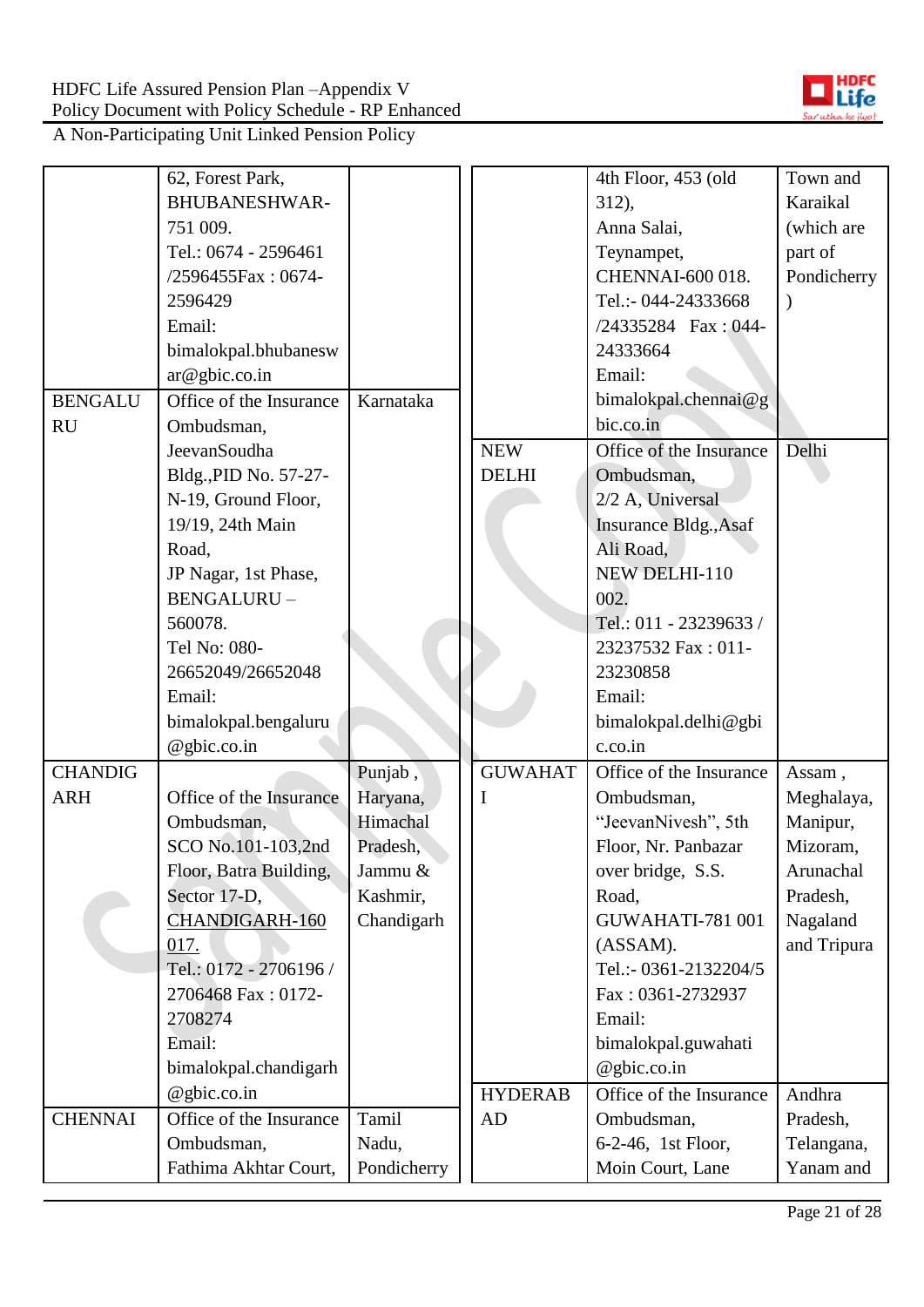

|                | Opp. Saleem Function    | part of         |                | Tel No: 033-            |              |
|----------------|-------------------------|-----------------|----------------|-------------------------|--------------|
|                | Palace, A.C. Guards,    | Territory of    |                | 22124339/22124346       |              |
|                | Lakdi-Ka-Pool,          | Pondicherry     |                | Fax: 22124341           |              |
|                | HYDERABAD-500           |                 |                | Email:                  |              |
|                | 004.                    |                 |                | bimalokpal.kolkata@g    |              |
|                | Tel: 040-               |                 |                | bic.co.in               |              |
|                | 65504123/23312122       |                 | <b>LUCKNOW</b> | Office of the Insurance | Districts of |
|                | Fax: 040-23376599       |                 |                | Ombudsman,              | Uttar        |
|                | Email:                  |                 |                | JeevanBhawan, Phase-    | Pradesh:     |
|                | bimalokpal.hyderabad    |                 |                | 2,                      | Laitpur,     |
|                | @gbic.co.               |                 |                | 6th Floor, Nawal        | Jhansi,      |
| <b>JAIPUR</b>  | Office of the Insurance | Rajasthan       |                | Kishore                 | Mahoba,      |
|                | Ombudsman,              |                 |                | Road, Hazaratganj,      | Hamirpur,    |
|                | Ground Floor,           |                 |                | LUCKNOW-226 001.        | Banda,       |
|                | JeevanNidhi II,         |                 |                | Tel: 0522 -             | Chitrakoot,  |
|                | Bhawani Singh Road,     |                 |                | 2231331/2231330         | Allahabad,   |
|                | JAIPUR - 302005.        |                 |                | Fax: 0522-2231310       | Mirzapur,    |
|                | Tel: 0141-2740363       |                 |                | Email:                  | Sonbhabdra,  |
|                | Email:                  |                 |                | bimalokpal.lucknow@     | Fatehpur,    |
|                | bimalokpal.jaipur@gbi   |                 |                | gbic.co.in              | Pratapgarh,  |
|                | c.co.in                 |                 |                |                         | Jaunpur, Var |
| <b>ERNAKUL</b> | Office of the Insurance | Kerala,         |                |                         | anasi,       |
| AM             | Ombudsman,              | Lakshadwee      |                |                         | Gazipur,     |
|                | 2nd Floor, 2nd Floor,   | $p$ , Mahe $-a$ |                |                         | Jalaun,      |
|                | Pulinat Bldg., Opp.     | part of         |                |                         | Kanpur,      |
|                | Cochin Shipyard,        | Pondicherry     |                |                         | Lucknow,     |
|                | M.G. Road,              |                 |                |                         | Unnao,       |
|                | ERNAKULAM-682           |                 |                |                         | Sitapur,     |
|                | 015.                    |                 |                |                         | Lakhimpur,   |
|                | Tel: 0484-              |                 |                |                         | Bahraich,    |
|                | 2358759/2359338         |                 |                |                         | Barabanki,   |
|                | Fax: 0484-2359336       |                 |                |                         | Raebareli,   |
|                | Email:                  |                 |                |                         | Sravasti,    |
|                | bimalokpal.ernakulam    |                 |                |                         | Gonda,       |
|                | @gbic.co.in             |                 |                |                         | Faizabad,    |
| <b>KOLKATA</b> | Office of the Insurance | West            |                |                         | Amethi,      |
|                | Ombudsman,              | Bengal,         |                |                         | Kaushambi,   |
|                | Hindustan Building.     | Andaman &       |                |                         | Balrampur,   |
|                | Annexe, 4th Floor,      | Nicobar         |                |                         | Basti,       |
|                | C.R.Avenue,             | Islands,        |                |                         | Ambedkarn    |
|                | <b>KOLKATA - 700072</b> | Sikkim          |                |                         | agar,        |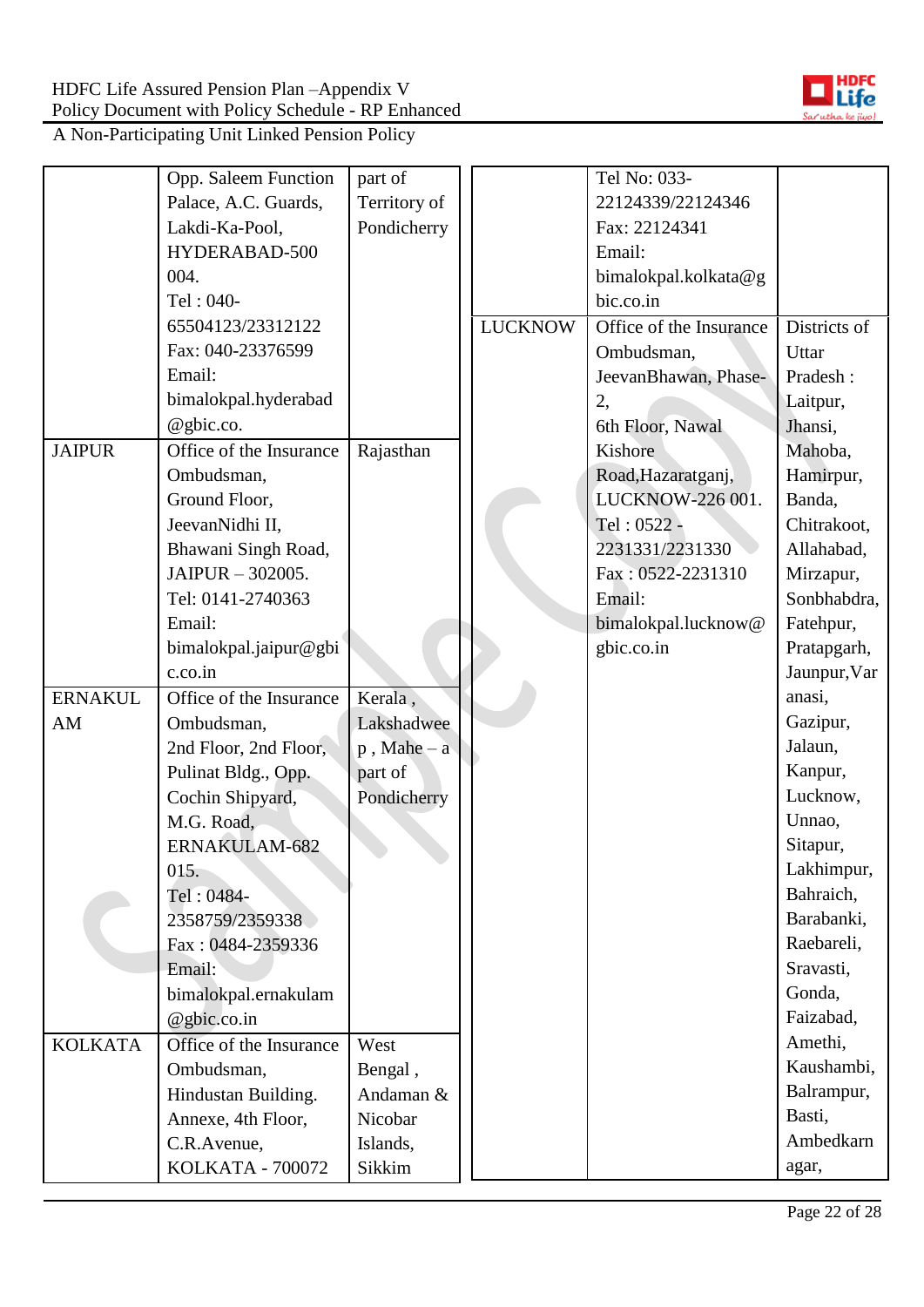

|               |                         | Sultanpur,  |             | 4th Floor,              | and the      |
|---------------|-------------------------|-------------|-------------|-------------------------|--------------|
|               |                         | Maharajgan  |             | BhagwanSahai Palace,    | following    |
|               |                         | g,          |             | Main Road, Naya         | Districts of |
|               |                         | Santkabirna |             | Bans, Sector-15,        | Uttar        |
|               |                         | gar,        |             | $NOIDA - 201301.$       | Pradesh:     |
|               |                         | Azamgarh,   |             | Tel: 0120-              | Agra,        |
|               |                         | Kushinagar, |             | 2514250/51/53           | Aligarh,     |
|               |                         | Gorkhpur,   |             | Email:                  | Bagpat,      |
|               |                         | Deoria,     |             | bimalokpal.noida@gbi    | Bareilly,    |
|               |                         | Mau,        |             | c.co.in                 | Bijnor,      |
|               |                         | Ghazipur,   |             |                         | Budaun,      |
|               |                         | Chandauli,  |             |                         | Bulandsheh   |
|               |                         | Ballia,     |             |                         | ar, Etah,    |
|               |                         | Sidharathna |             |                         | Kanooj,      |
|               |                         | gar         |             |                         | Mainpuri,    |
| <b>MUMBAI</b> | Office of the Insurance | Goa,        |             |                         | Mathura,     |
|               | Ombudsman,              | Mumbai      |             |                         | Meerut,      |
|               | 3rd Floor,              | Metropolita |             |                         | Moradabad,   |
|               | JeevanSevaAnnexe,S.     | n Region    |             |                         | Muzaffarna   |
|               | V. Road,                | excluding   |             |                         | gar,         |
|               | Santacruz(W),           | Navi        |             |                         | Oraiyya,     |
|               | MUMBAI-400 054.         | Mumbai &    |             |                         | Pilibhit,    |
|               | Tel: 022-               | Thane       |             |                         | Etawah,      |
|               | 26106960/26106552       |             |             |                         | Farrukhabad  |
|               | Fax: 022-26106052       |             |             |                         | , Firozbad,  |
|               | Email:                  |             |             |                         | Gautambod    |
|               | bimalokpal.mumbai@      |             |             |                         | hanagar,     |
|               | gbic.co.in              |             |             |                         | Ghaziabad,   |
|               | Office of the Insurance | Bihar and   |             |                         | Hardoi,      |
|               | Ombudsman,              | Jharkhand   |             |                         | Shahjahanp   |
| <b>PATNA</b>  | 1st Floor, Kalpana      |             |             |                         | ur, Hapur,   |
|               | Arcade Building,        |             |             |                         | Shamli,      |
|               | Bazar Samiti Road,      |             |             |                         | Rampur,      |
|               | Bahadurpur,             |             |             |                         | Kashganj,    |
|               | PATNA - 800006          |             |             |                         | Sambhal,     |
|               | Tel No: 0612-2680952    |             |             |                         | Amroha,      |
|               | Email id:               |             |             |                         | Hathras,     |
|               | bimalokpal.patna@gbi    |             |             |                         | Kanshiramn   |
|               | c.co.in.                |             |             |                         | agar,        |
|               | Office of the Insurance | State of    |             |                         | Saharanpur   |
| <b>NOIDA</b>  | Ombudsman,              | Uttaranchal | <b>PUNE</b> | Office of the Insurance | Maharashtra  |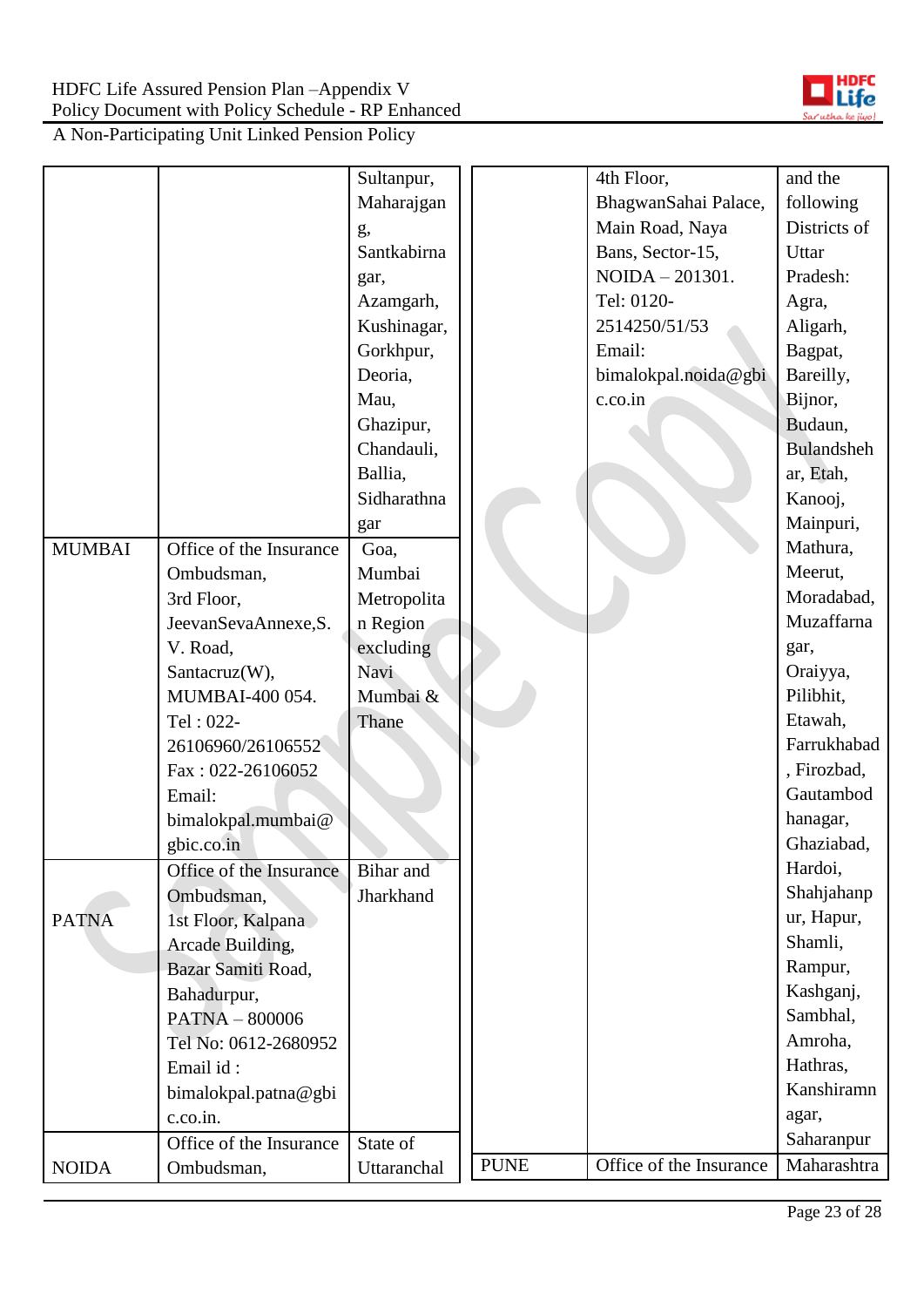

| Ombudsman,          | Area of     |
|---------------------|-------------|
| 3rd Floor,          | Navi        |
| JeevanDarshan, N.C. | Mumbai      |
| Kelkar Road,        | and Thane   |
| Narayanpet          | excluding   |
| PUNE - 411030.      | Mumbai      |
| Tel: 020-32341320   | Metropolita |
| Email:              | n Region    |
| Bimalokpal.pune@gbi |             |
| $c_{.}co.in$        |             |

b. Power of Ombudsman-

The Ombudsman may receive and consider-

(i) complaints under rule 13 of Redressal of Public Grievances Rules , 1998;

(ii) any partial or total repudiation of claims by the Company;

(iii) any dispute in regard to Premium paid or payable in terms of the Policy;

(iv) any dispute on the legal construction of the Policy insofar as such disputes relate to claims;

(v) delay in settlement of claims;

(vi) non issue of any insurance document to customers after receipt of Premium.

c. Manner in which complaint is to be made -

(i)Policyholder who has a grievance against the Company, may himself or through his legal heirs make a complaint in writing to the Ombudsman within whose jurisdiction the branch or office of the Company complained against is located.

(ii)The complaint shall be in writing duly signed by the complainant or through his legal heirs and shall state clearly the name and address of the complainant, the name of the branch or office of the Company against which the complaint is made, the fact giving rise to complaint supported by documents, if any, relied on by the complainant, the nature and extent of the loss caused to the complainant and the relief sought from the Ombudsman.

- (iii) No complaint to the Ombudsman shall lie unless
	- (a) The complainant had before making a complaint to the Ombudsman made a written representation to the Company named in the complaint and either the Company had rejected the complaint or the complainant had not received any reply within a period of one month after the Company received his representation or the complainant is not satisfied with the reply given to him by the Company;
	- (b) The complaint is made not later than one year after the Company had rejected the representation or sent its final reply on the representation of the complainant; and
	- (c) The complaint is not on the same subjectmatter, for which any proceedings before any court, or Consumer Forum or arbitrator is pending or were so earlier.

## **Annexure I**

**Section 38 - Assignment or Transfer of Insurance Policies**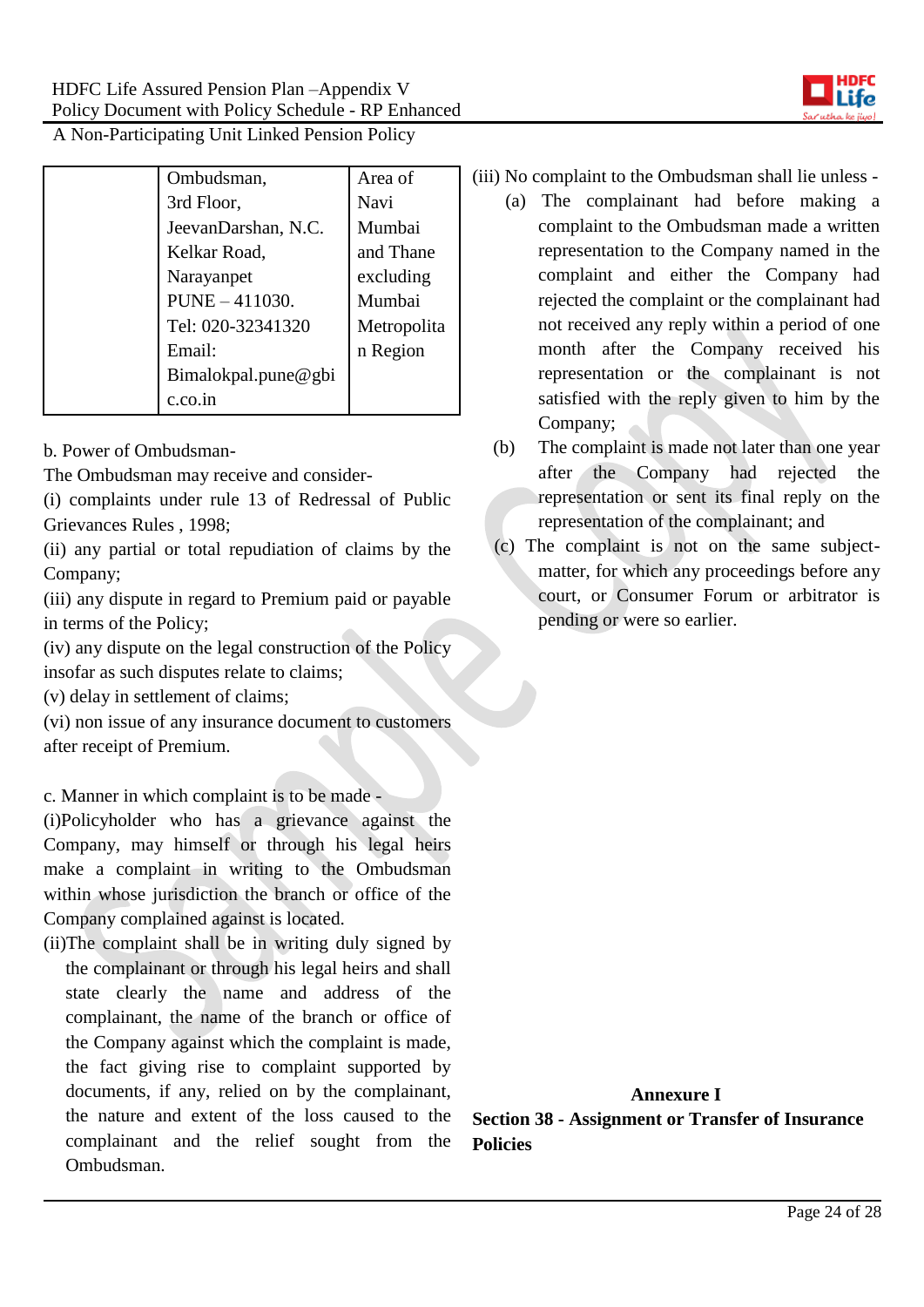

Assignment or transfer of a policy should be in accordance with Section 38 of the Insurance Act, 1938 as amended by Insurance Laws (Amendment) Act, 2015. The extant provisions in this regard are as follows:

- (1) This policy may be transferred/assigned, wholly or in part, with or without consideration.
- (2) An Assignment may be effected in a policy by an endorsement upon the policy itself or by a separate instrument under notice to the Insurer.
- (3) The instrument of assignment should indicate the fact of transfer or assignment and the reasons for the assignment or transfer, antecedents of the assignee and terms on which assignment is made.
- (4) The assignment must be signed by the transferor or assignor or duly authorized agent and attested by at least one witness.
- (5) The transfer or assignment shall not be operative as against an insurer until a notice in writing of the transfer or assignment and either the said endorsement or instrument itself or copy there of certified to be correct by both transferor and transferee or their duly authorised agents have been delivered to the insurer.
- (6) Fee to be paid for assignment or transfer can be specified by the Authority through Regulations.
- (7) On receipt of notice with fee, the insurer should Grant a written acknowledgement of receipt of notice. Such notice shall be conclusive evidence against the insurer of duly receiving the notice.
- (8) If the insurer maintains one or more places of business, such notices shall be delivered only at the place where the policy is being serviced.
- (9) The insurer may accept or decline to act upon any transfer or assignment or endorsement, if it has sufficient reasons to believe that it is (a) not bonafide or (b) not in the interest of the policyholder or (c) not in public interest or (d) is for the purpose of trading of the insurance policy.
- (10) Before refusing to act upon endorsement, the Insurer should record the reasons in writing and communicate the same in writing to Policyholder within 30 days from the date of policyholder giving a notice of transfer or assignment.
- (11) In case of refusal to act upon the endorsement by the Insurer, any person aggrieved by the refusal

may prefer a claim to IRDAI within 30 days of receipt of the refusal letter from the Insurer.

- (12) The priority of claims of persons interested in an insurance policy would depend on the date on which the notices of assignment or transfer is delivered to the insurer; where there are more than one instruments of transfer or assignment, the priority will depend on dates of delivery of such notices. Any dispute in this regard as to priority should be referred to Authority.
- (13) Every assignment or transfer shall be deemed to be absolute assignment or transfer and the assignee or transferee shall be deemed to be absolute assignee or transferee, except

a. where assignment or transfer is subject to terms and conditions of transfer or assignment OR

b. where the transfer or assignment is made upon condition that

i. the proceeds under the policy shall become payable to policyholder or nominee(s) in the event of assignee or transferee dying before the insured OR

ii. the insured surviving the term of the policy

Such conditional assignee will not be entitled to obtain a loan on policy or surrender the policy. This provision will prevail notwithstanding any law or custom having force of law which is contrary to the above position.

(14) In other cases, the insurer shall, subject to terms and conditions of assignment, recognize the transferee or assignee named in the notice as the absolute transferee or assignee and such person

a. shall be subject to all liabilities and equities to which the transferor or assignor was subject to at the date of transfer or assignment and

b. may institute any proceedings in relation to the policy

c. obtain loan under the policy or surrender the policy without obtaining the consent of the transferor or assignor or making him a party to the proceedings

(15) Any rights and remedies of an assignee or transferee of a life insurance policy under an assignment or transfer effected before commencement of the Insurance Laws (Amendment) Act, 2015 shall not be affected by this section.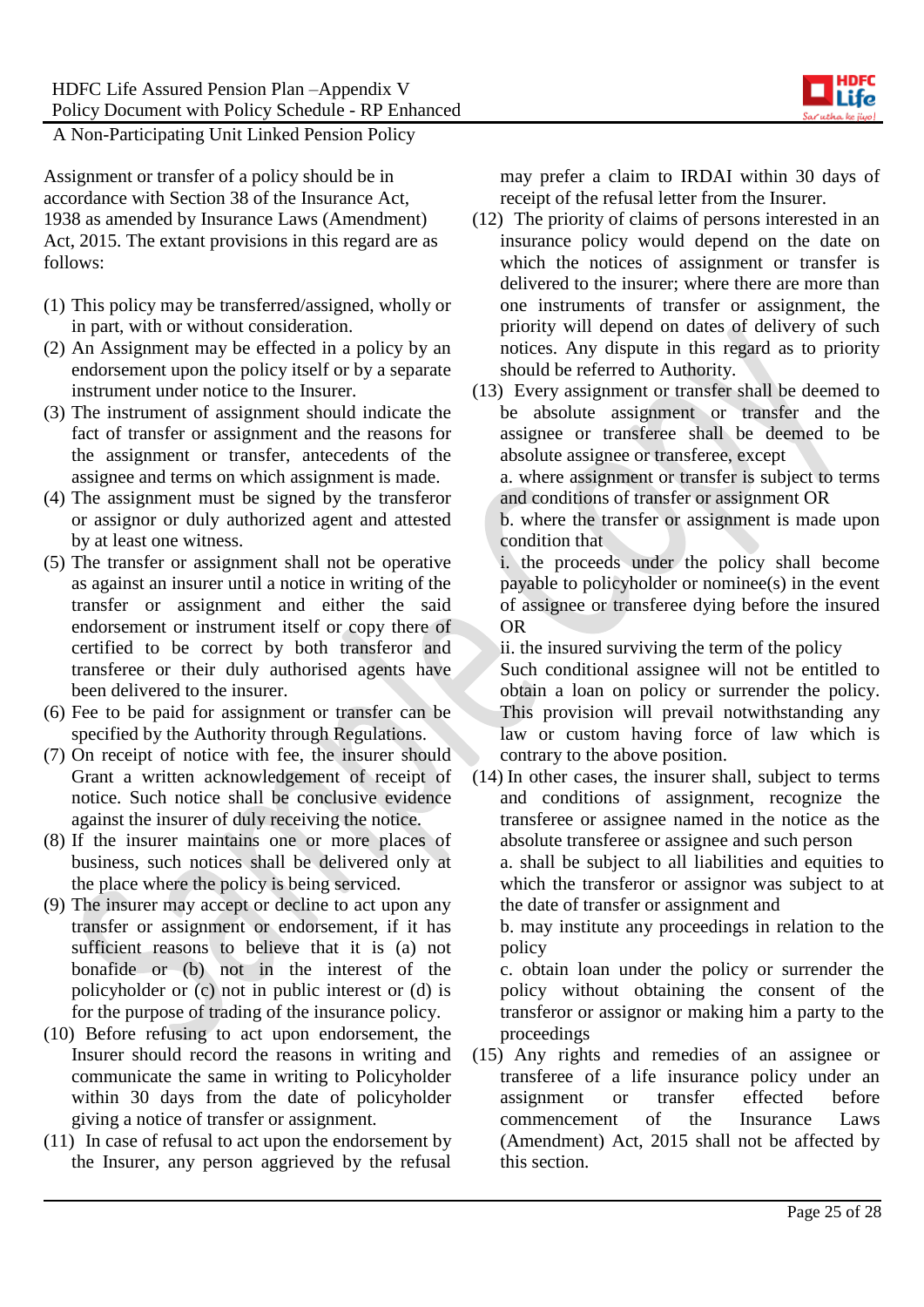

*[Disclaimer: This is not a comprehensive list of amendments of Insurance Laws (Amendment) Act, 2015 and only a simplified version prepared for general information. Policy Holders are advised to refer to Insurance Laws (Amendment) Act, 2015 for complete and accurate details.]*

## **Annexure II**

#### **Section 39 - Nomination by policyholder**

Nomination of a life insurance Policy is as below in accordance with Section 39 of the Insurance Act, 1938 as amended by Insurance Laws (Amendment) Act, 2015 dated 23.03.2015. The extant provisions in this regard are as follows:

- 1) The policyholder of a life insurance on his own life may nominate a person or persons to whom money secured by the policy shall be paid in the event of his death.
- 2) Where the nominee is a minor, the policyholder may appoint any person to receive the money secured by the policy in the event of policyholder's death during the minority of the nominee. The manner of appointment to be laid down by the insurer.
- 3) Nomination can be made at any time before the maturity of the policy.
- 4) Nomination may be incorporated in the text of the policy itself or may be endorsed on the policy communicated to the insurer and can be registered by the insurer in the records relating to the policy.
- 5) Nomination can be cancelled or changed at any time before policy matures, by an endorsement or a further endorsement or a will as the case may be.
- 6) A notice in writing of Change or Cancellation of nomination must be delivered to the insurer for the insurer to be liable to such nominee. Otherwise, insurer will not be liable if a bonafide payment is made to the person named in the text of the policy or in the registered records of the insurer.
- 7) Fee to be paid to the insurer for registering change or cancellation of a nomination can be specified by the Authority through Regulations.
- 8) On receipt of notice with fee, the insurer should grant a written acknowledgement to the policyholder of having registered a nomination or cancellation or change thereof.
- 9) A transfer or assignment made in accordance with Section 38 shall automatically cancel the

nomination except in case of assignment to the insurer or other transferee or assignee for purpose of loan or against security or its reassignment after repayment. In such case, the nomination will not get cancelled to the extent of insurer's or transferee's or assignee's interest in the policy. The nomination will get revived on repayment of the loan.

- 10) The right of any creditor to be paid out of the proceeds of any policy of life insurance shall not be affected by the nomination.
- 11) In case of nomination by policyholder whose life is insured, if the nominees die before the policyholder, the proceeds are payable to policyholder or his heirs or legal representatives or holder of succession certificate.
- 12) In case nominee(s) survive the person whose life is insured, the amount secured by the policy shall be paid to such survivor(s).
- 13) Where the policyholder whose life is insured nominates his (a) parents or (b) spouse or (c) children or (d) spouse and children (e) or any of them; the nominees are beneficially entitled to the amount payable by the insurer to the policyholder unless it is proved that policyholder could not have conferred such beneficial title on the nominee having regard to the nature of his title.
- 14) If nominee(s) die after the policyholder but before his share of the amount secured under the policy is paid, the share of the expired nominee(s) shall be payable to the heirs or legal representative of the nominee or holder of succession certificate of such nominee(s).
- 15) The provisions of sub-section 7 and 8 (13 and 14 above) shall apply to all life insurance policies maturing for payment after the commencement of Insurance Laws (Amendment) Act, 2015(i.e 23.03.2015).
- 16) If policyholder dies after maturity but the proceeds and benefit of the policy has not been paid to him because of his death, his nominee(s) shall be entitled to the proceeds and benefit of the policy.
- 17) The provisions of Section 39 are not applicable to any life insurance policy to which Section 6 of Married Women's Property Act, 1874 applies or has at any time applied except where before or after Insurance Laws (Amendment) Act, 2015 a nomination is made in favour of spouse or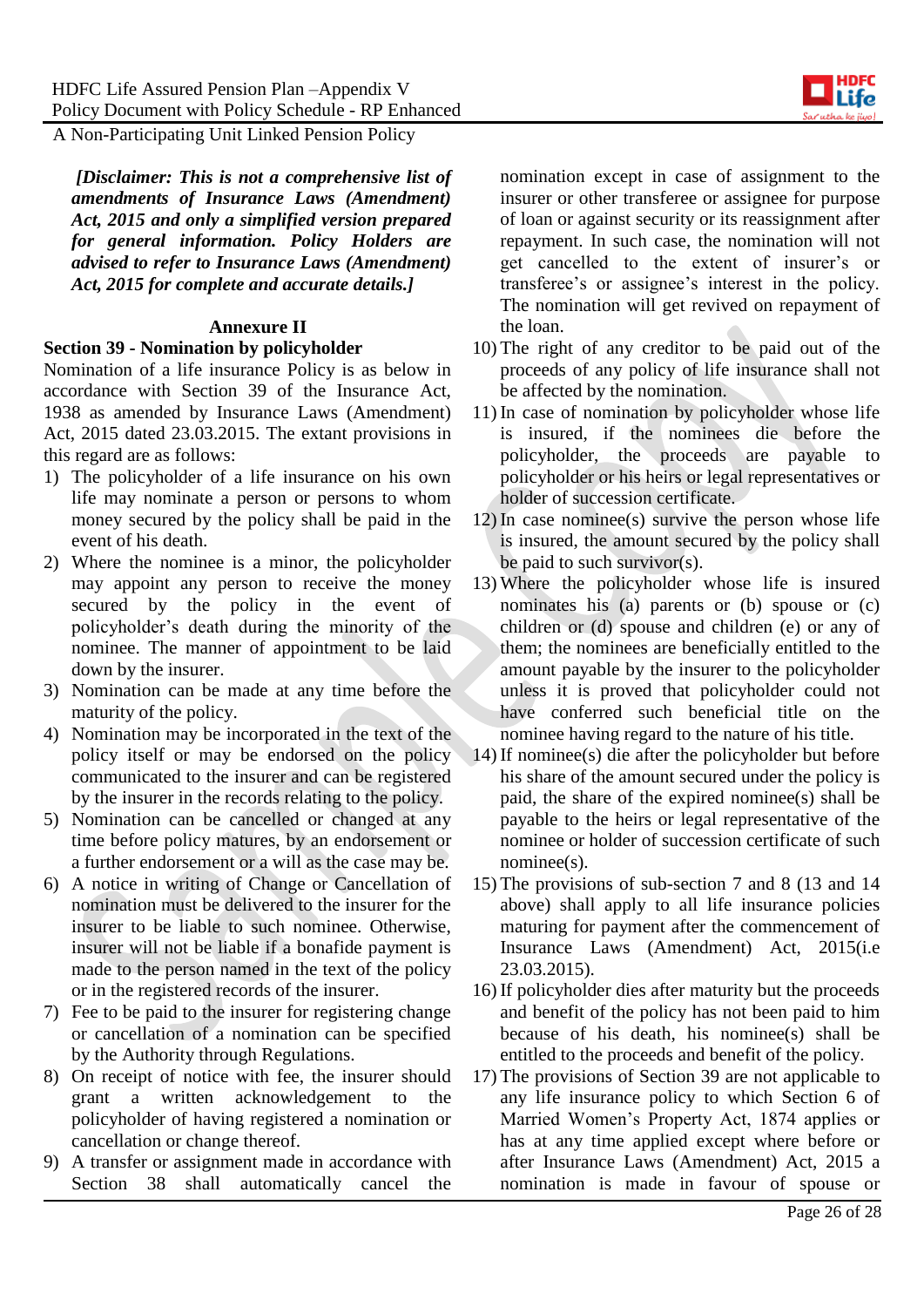

children or spouse and children whether or not on the face of the policy it is mentioned that it is made under Section 39. Where nomination is intended to be made to spouse or children or spouse and children under Section 6 of MWP Act, it should be specifically mentioned on the policy. In such a case only, the provisions of Section 39 will not apply.

*[Disclaimer: This is not a comprehensive list of amendments of Insurance Laws (Amendment) Act, 2015 and only a simplified version prepared for general information. Policy Holders are advised to refer to Insurance Laws (Amendment) Act, 2015 dated 23.03.2015 for complete and accurate details.*

#### **Annexure III**

**Section 45 – Policy shall not be called in question on the ground of mis-statement after three years**

Provisions regarding policy not being called into question in terms of Section 45 of the Insurance Act, 1938, as amended by Insurance Laws (Amendment) Act, 2015 dated 23.03.2015 are as follows:

- 1) No Policy of Life Insurance shall be called in question on any ground whatsoever after expiry of 3 yrs from
	- a. the date of issuance of policy or
	- b. the date of commencement of risk or
	- c. the date of revival of policy or
	- d. the date of rider to the policy whichever is later.
- 2) On the ground of fraud, a policy of Life Insurance may be called in question within 3 years from a. the date of issuance of policy or
	- b. the date of commencement of risk or
	- c. the date of revival of policy or
	- d. the date of rider to the policy
	- whichever is later.

For this, the insurer should communicate in writing to the insured or legal representative or nominee or assignees of insured, as applicable, mentioning the ground and materials on which such decision is based.

3) Fraud means any of the following acts committed by insured or by his agent, with the intent to deceive the insurer or to induce the insurer to issue a life insurance policy:

a. The suggestion, as a fact of that which is not true and which the insured does not believe to be true;

b. The active concealment of a fact by the insured having knowledge or belief of the fact;

c. Any other act fitted to deceive; and

d. Any such act or omission as the law specifically declares to be fraudulent.

- 4) Mere silence is not fraud unless, depending on circumstances of the case, it is the duty of the insured or his agent keeping silence to speak or silence is in itself equivalent to speak.
- 5) No Insurer shall repudiate a life insurance Policy on the ground of Fraud, if the Insured / beneficiary can prove that the misstatement was true to the best of his knowledge and there was no deliberate intention to suppress the fact or that such misstatement of or suppression of material fact are within the knowledge of the insurer. Onus of disproving is upon the policyholder, if alive, or beneficiaries.
- 6) Life insurance Policy can be called in question within 3 years on the ground that any statement of or suppression of a fact material to expectancy of life of the insured was incorrectly made in the proposal or other document basis which policy was issued or revived or rider issued. For this, the insurer should communicate in writing to the insured or legal representative or nominee or assignees of insured, as applicable, mentioning the ground and materials on which decision to repudiate the policy of life insurance is based.
- 7) In case repudiation is on ground of mis-statement and not on fraud, the premium collected on policy till the date of repudiation shall be paid to the insured or legal representative or nominee or assignees of insured, within a period of 90 days from the date of repudiation.
- 8) Fact shall not be considered material unless it has a direct bearing on the risk undertaken by the insurer. The onus is on insurer to show that if the insurer had been aware of the said fact, no life insurance policy would have been issued to the insured.
- 9) The insurer can call for proof of age at any time if he is entitled to do so and no policy shall be deemed to be called in question merely because the terms of the policy are adjusted on subsequent